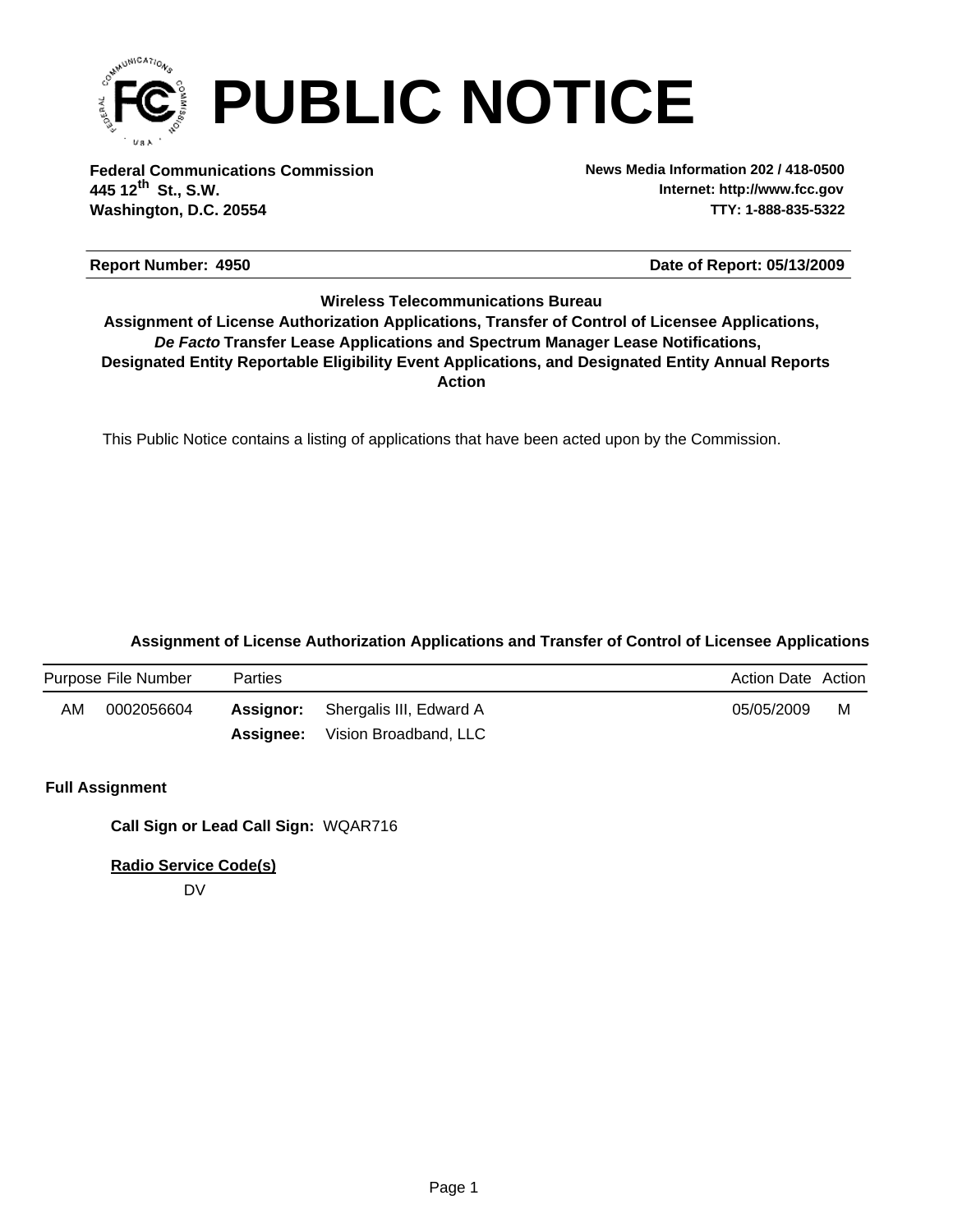|    | Purpose File Number                  | Parties                |                                                                  | Action Date Action |              |
|----|--------------------------------------|------------------------|------------------------------------------------------------------|--------------------|--------------|
| AA | 0002563676                           | Assignor:<br>Assignee: | Mobile Relay Associates, Inc.<br>Nextel License Holdings 4, Inc. | 05/09/2009         | D            |
|    | <b>Partial Assignment</b>            |                        |                                                                  |                    |              |
|    | Call Sign or Lead Call Sign: WPKM267 |                        |                                                                  |                    |              |
|    | <b>Radio Service Code(s)</b><br>GM   |                        |                                                                  |                    |              |
| AM | 0002566618                           | Assignor:<br>Assignee: | S M Leasing and Rental Ltd<br>Susainathan, Richard R             | 05/05/2009         | $\mathsf{C}$ |
|    | <b>Full Assignment</b>               |                        |                                                                  |                    |              |
|    | Call Sign or Lead Call Sign: WPIQ777 |                        |                                                                  |                    |              |
|    | <b>Radio Service Code(s)</b><br>GB   |                        |                                                                  |                    |              |
|    | GI                                   |                        |                                                                  |                    |              |
|    | GU                                   |                        |                                                                  |                    |              |
|    | IG                                   |                        |                                                                  |                    |              |
|    | MG                                   |                        |                                                                  |                    |              |
|    | YB                                   |                        |                                                                  |                    |              |
|    | YG                                   |                        |                                                                  |                    |              |
|    | YI                                   |                        |                                                                  |                    |              |
|    | YO                                   |                        |                                                                  |                    |              |
|    | YU                                   |                        |                                                                  |                    |              |
| AA | 0002836274                           | Assignor:<br>Assignee: | CHEVRON USA INC<br>Nextel of California, Inc.                    | 05/08/2009         | M            |
|    | <b>Partial Assignment</b>            |                        |                                                                  |                    |              |
|    | Call Sign or Lead Call Sign: WNAY606 |                        |                                                                  |                    |              |
|    | <b>Radio Service Code(s)</b>         |                        |                                                                  |                    |              |

YJ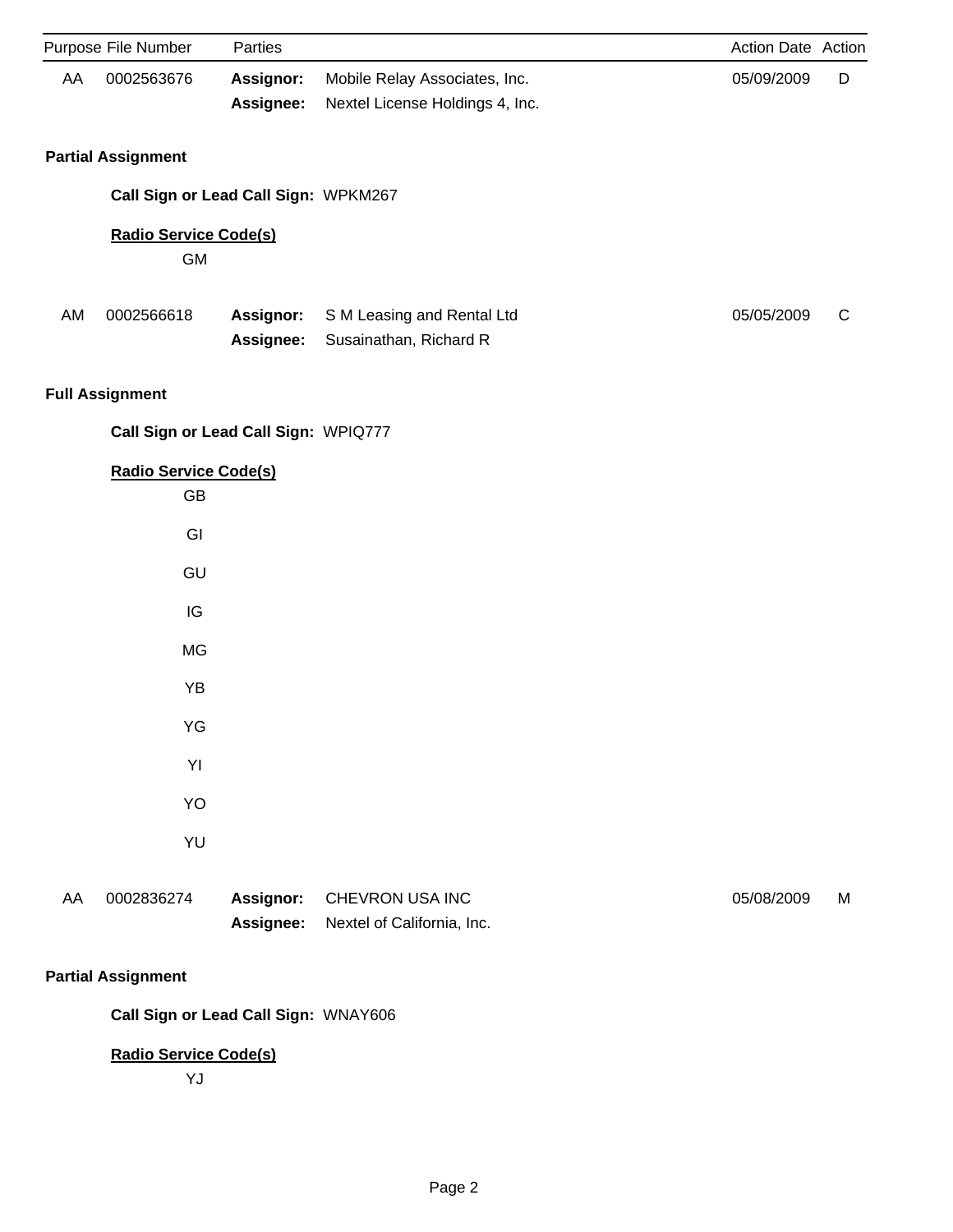|    | Purpose File Number                       | Parties                              |                                                                                       | Action Date Action |   |
|----|-------------------------------------------|--------------------------------------|---------------------------------------------------------------------------------------|--------------------|---|
| AA | 0002916742                                | Assignor:<br>Assignee:               | Bowling Green (F) Wireless Cable Partnership<br>Nextel Spectrum Acquisition Corp.     | 05/06/2009         | Z |
|    | <b>Full Assignment</b>                    |                                      |                                                                                       |                    |   |
|    | Call Sign or Lead Call Sign: WMX650       |                                      |                                                                                       |                    |   |
|    | <b>Radio Service Code(s)</b><br><b>ED</b> |                                      |                                                                                       |                    |   |
| AM | 0003121116                                | Assignor:<br>Assignee:               | TRIANGLE COMMUNICATION SYSTEM, INC.<br>Nemont Communications, Inc.                    | 05/05/2009         | M |
|    | <b>Partitioning AND/OR Disaggregation</b> |                                      |                                                                                       |                    |   |
|    | Call Sign or Lead Call Sign: WQGV737      |                                      |                                                                                       |                    |   |
|    | <b>Radio Service Code(s)</b><br>AW        |                                      |                                                                                       |                    |   |
| AM | 0003601699                                | Licensee:                            | Triad AWS Guam, Inc.<br>Transferor: Triad AWS, LLC<br>Transferee: Coral Wireless, LLC | 05/05/2009         | M |
|    | <b>Transfer of Control</b>                |                                      |                                                                                       |                    |   |
|    | Call Sign or Lead Call Sign: WQGV789      |                                      |                                                                                       |                    |   |
|    | <b>Radio Service Code(s)</b><br>AW        |                                      |                                                                                       |                    |   |
| AA | 0003684165                                | Assignor:<br>Assignee:               | Colorado CallComm, Inc.<br>CallComm 800                                               | 05/06/2009         | Z |
|    | <b>Full Assignment</b>                    |                                      |                                                                                       |                    |   |
|    |                                           | Call Sign or Lead Call Sign: WPSA492 |                                                                                       |                    |   |

## **Radio Service Code(s)**

YC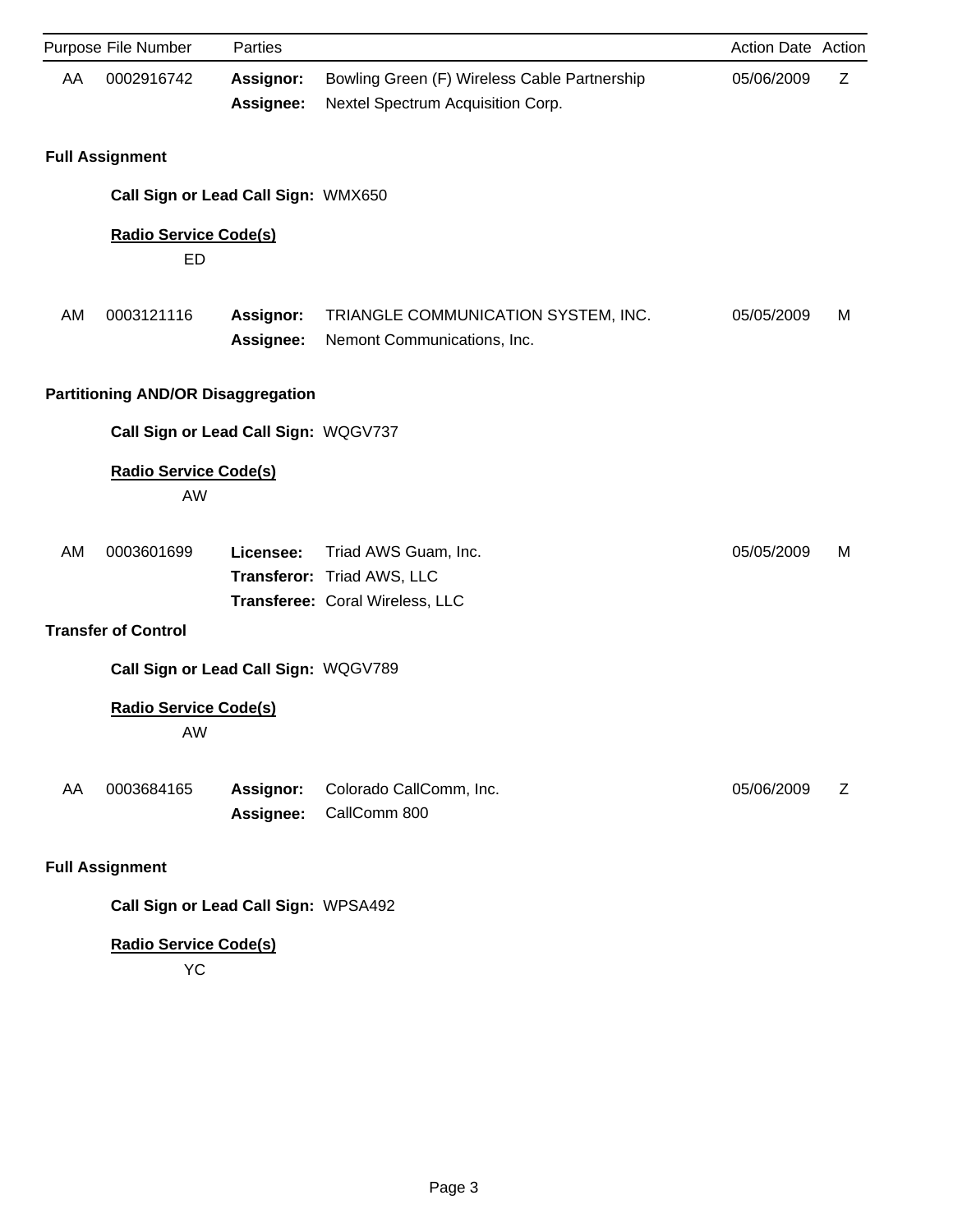|           | Purpose File Number                  | Parties                       |                                                                     | Action Date Action |   |
|-----------|--------------------------------------|-------------------------------|---------------------------------------------------------------------|--------------------|---|
| <b>WD</b> | 0003699390                           | Assignor:<br>Assignee:        | Anheuser Busch Company Inc.<br>Nextel License Holdings 4, Inc.      | 05/08/2009         | W |
|           | <b>Partial Assignment</b>            |                               |                                                                     |                    |   |
|           | Call Sign or Lead Call Sign: KNNT484 |                               |                                                                     |                    |   |
|           | <b>Radio Service Code(s)</b>         |                               |                                                                     |                    |   |
|           | YJ                                   |                               |                                                                     |                    |   |
| AA        | 0003702649                           | Assignor:<br>Assignee:        | Channel 6, Inc.<br><b>KCEN License Company LLC</b>                  | 05/05/2009         | М |
|           | <b>Full Assignment</b>               |                               |                                                                     |                    |   |
|           | Call Sign or Lead Call Sign: WPOU804 |                               |                                                                     |                    |   |
|           | <b>Radio Service Code(s)</b><br>IG   |                               |                                                                     |                    |   |
|           | <b>MG</b>                            |                               |                                                                     |                    |   |
|           | <b>RS</b>                            |                               |                                                                     |                    |   |
| AM        | 0003743627                           | Assignor:<br>Assignee:        | Industrial Plating & Grinding Inc.<br><b>L&amp;H</b> Industrial Inc | 05/08/2009         | M |
|           | <b>Full Assignment</b>               |                               |                                                                     |                    |   |
|           | Call Sign or Lead Call Sign: WNUT966 |                               |                                                                     |                    |   |
|           | <b>Radio Service Code(s)</b><br>IG   |                               |                                                                     |                    |   |
| AA        | 0003762672                           | <b>Assignor:</b><br>Assignee: | Global Crossing Telecommunications, Inc.<br>Norton, Douglas R       | 05/06/2009         | М |
|           | <b>Full Assignment</b>               |                               |                                                                     |                    |   |
|           | Call Sign or Lead Call Sign: WPQT856 |                               |                                                                     |                    |   |
|           | <b>Radio Service Code(s)</b><br>CF   |                               |                                                                     |                    |   |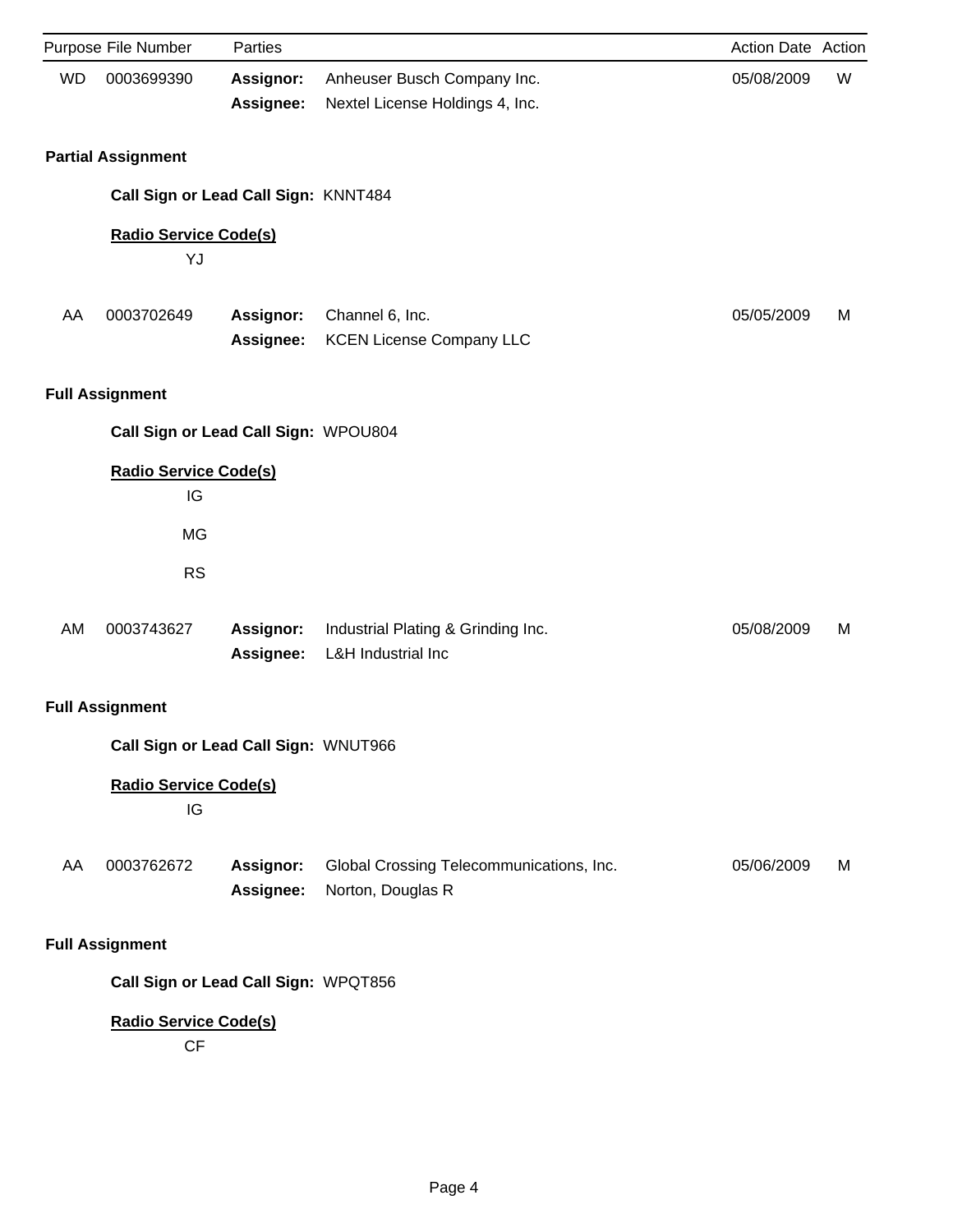|    | Purpose File Number                       | Parties                       |                                                                              | Action Date Action |   |
|----|-------------------------------------------|-------------------------------|------------------------------------------------------------------------------|--------------------|---|
| AM | 0003766978                                | <b>Assignor:</b><br>Assignee: | <b>BALDINIS SPORTS CASINO</b><br>ROCK CASINO MANAGEMENT LLC                  | 05/08/2009         | М |
|    | <b>Full Assignment</b>                    |                               |                                                                              |                    |   |
|    | Call Sign or Lead Call Sign: WQBJ908      |                               |                                                                              |                    |   |
|    | <b>Radio Service Code(s)</b><br>IG        |                               |                                                                              |                    |   |
| AA | 0003771033                                | Assignor:<br>Assignee:        | <b>Environmentel LLC</b><br><b>Avista Corporation</b>                        | 05/07/2009         | Z |
|    | <b>Partitioning AND/OR Disaggregation</b> |                               |                                                                              |                    |   |
|    | Call Sign or Lead Call Sign: WQCP814      |                               |                                                                              |                    |   |
|    | <b>Radio Service Code(s)</b><br>PC        |                               |                                                                              |                    |   |
| AA | 0003771758                                | Assignor:<br>Assignee:        | DYNEGY IT INC<br>Oglethorpe Power Corporation (An Electric Membership Co     | 05/05/2009         | M |
|    | <b>Full Assignment</b>                    |                               |                                                                              |                    |   |
|    | Call Sign or Lead Call Sign: WPTF621      |                               |                                                                              |                    |   |
|    | <b>Radio Service Code(s)</b><br>IG        |                               |                                                                              |                    |   |
| AM | 0003781303                                | Assignor:<br>Assignee:        | Crossroads Wireless, Inc.<br>Crossroads Wireless, Inc., Debtor-in-Possession | 05/06/2009         | Q |
|    | <b>Full Assignment</b>                    |                               |                                                                              |                    |   |
|    | Call Sign or Lead Call Sign: KNLF341      |                               |                                                                              |                    |   |

# **Radio Service Code(s)**

CW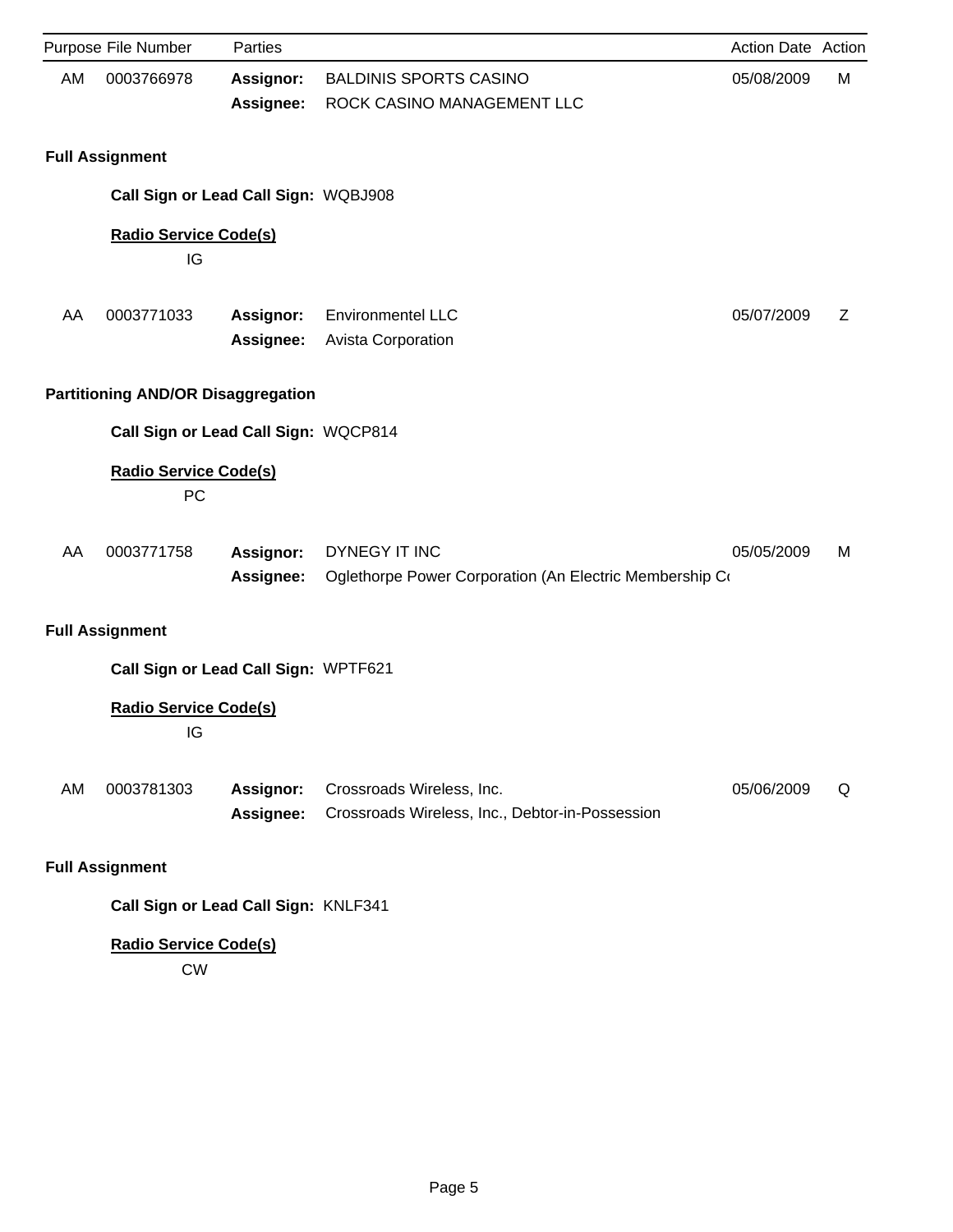|           | Purpose File Number                       | Parties                              |                                                                                                                                                               | Action Date Action |   |
|-----------|-------------------------------------------|--------------------------------------|---------------------------------------------------------------------------------------------------------------------------------------------------------------|--------------------|---|
| AM        | 0003782156                                | <b>Assignor:</b><br>Assignee:        | Airways, Inc.<br>Lancaster Airport Authority                                                                                                                  | 05/07/2009         | C |
|           | <b>Full Assignment</b>                    |                                      |                                                                                                                                                               |                    |   |
|           | Call Sign or Lead Call Sign: WPVC337      |                                      |                                                                                                                                                               |                    |   |
|           | <b>Radio Service Code(s)</b><br>IG        |                                      |                                                                                                                                                               |                    |   |
| <b>TC</b> | 0003788685                                | Licensee:                            | <b>Ardent Health Services LLC</b><br>Transferor: Oklahoma State University Medical Center Trust<br>Transferee: Oklahoma State University Medical Center Trust | 05/05/2009         | C |
|           | <b>Transfer of Control</b>                |                                      |                                                                                                                                                               |                    |   |
|           | Call Sign or Lead Call Sign: WPQK818      |                                      |                                                                                                                                                               |                    |   |
|           | <b>Radio Service Code(s)</b><br><b>GB</b> |                                      |                                                                                                                                                               |                    |   |
|           | IG                                        |                                      |                                                                                                                                                               |                    |   |
| AA        | 0003794886                                | <b>Assignor:</b><br><b>Assignee:</b> | AWS Wireless Inc.<br>WGH Communications, Inc.                                                                                                                 | 05/11/2009         | C |
|           | <b>Full Assignment</b>                    |                                      |                                                                                                                                                               |                    |   |
|           | Call Sign or Lead Call Sign: WQGD600      |                                      |                                                                                                                                                               |                    |   |
|           | <b>Radio Service Code(s)</b><br>AW        |                                      |                                                                                                                                                               |                    |   |
| AA        | 0003795247                                | Assignor:<br>Assignee:               | WirelessCo, L.P.<br>New Cingular Wireless PCS, LLC                                                                                                            | 05/07/2009         | Z |
|           | <b>Partitioning AND/OR Disaggregation</b> |                                      |                                                                                                                                                               |                    |   |
|           | Call Sign or Lead Call Sign: KNLF282      |                                      |                                                                                                                                                               |                    |   |
|           | <b>Radio Service Code(s)</b><br><b>CW</b> |                                      |                                                                                                                                                               |                    |   |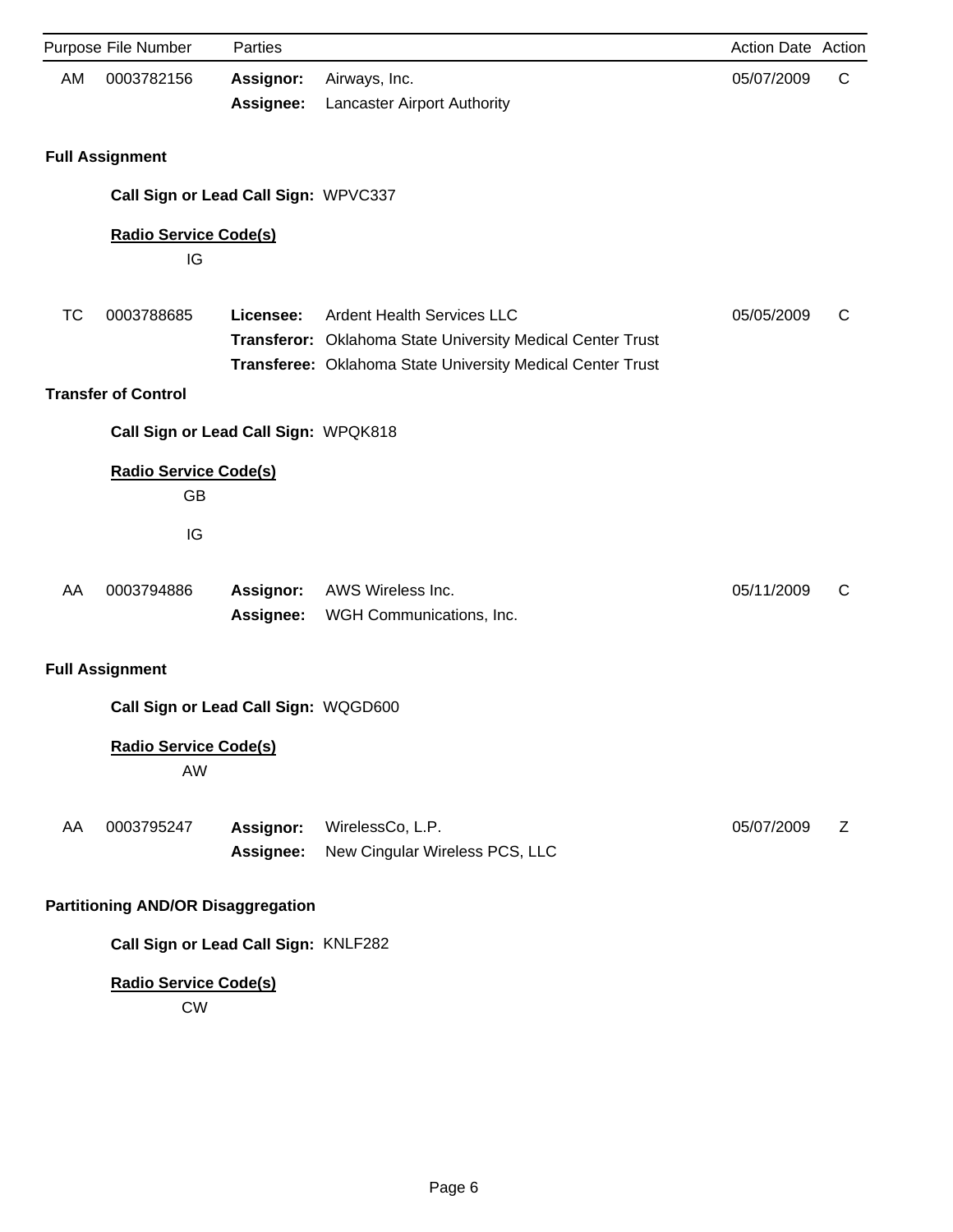|    | Purpose File Number                       | Parties                       |                                                                   | <b>Action Date Action</b> |   |
|----|-------------------------------------------|-------------------------------|-------------------------------------------------------------------|---------------------------|---|
| AA | 0003795834                                | <b>Assignor:</b><br>Assignee: | New Cingular Wireless PCS, LLC<br>WirelessCo, L.P.                | 05/07/2009                | Z |
|    | <b>Partitioning AND/OR Disaggregation</b> |                               |                                                                   |                           |   |
|    | Call Sign or Lead Call Sign: KNLF287      |                               |                                                                   |                           |   |
|    | <b>Radio Service Code(s)</b><br><b>CW</b> |                               |                                                                   |                           |   |
| AA | 0003796275                                | Assignor:<br>Assignee:        | Verde Systems LLC<br><b>Avista Corporation</b>                    | 05/07/2009                | Z |
|    | <b>Partitioning AND/OR Disaggregation</b> |                               |                                                                   |                           |   |
|    | Call Sign or Lead Call Sign: WQCP816      |                               |                                                                   |                           |   |
|    | <b>Radio Service Code(s)</b><br>PC        |                               |                                                                   |                           |   |
| AA | 0003796380                                | Assignor:<br>Assignee:        | Verde Systems LLC<br>Avista Corporation                           | 05/07/2009                | Z |
|    | <b>Partitioning AND/OR Disaggregation</b> |                               |                                                                   |                           |   |
|    | Call Sign or Lead Call Sign: WQCP817      |                               |                                                                   |                           |   |
|    | <b>Radio Service Code(s)</b><br>PC        |                               |                                                                   |                           |   |
| AA | 0003800068                                | <b>Assignor:</b><br>Assignee: | NEVEDA RURAL HOUSING AUTHORITY<br>CARSON SOUTHGATE ASSOCIATES LLC | 05/08/2009                | M |
|    | <b>Full Assignment</b>                    |                               |                                                                   |                           |   |

**Call Sign or Lead Call Sign:** WQBI290

# **Radio Service Code(s)**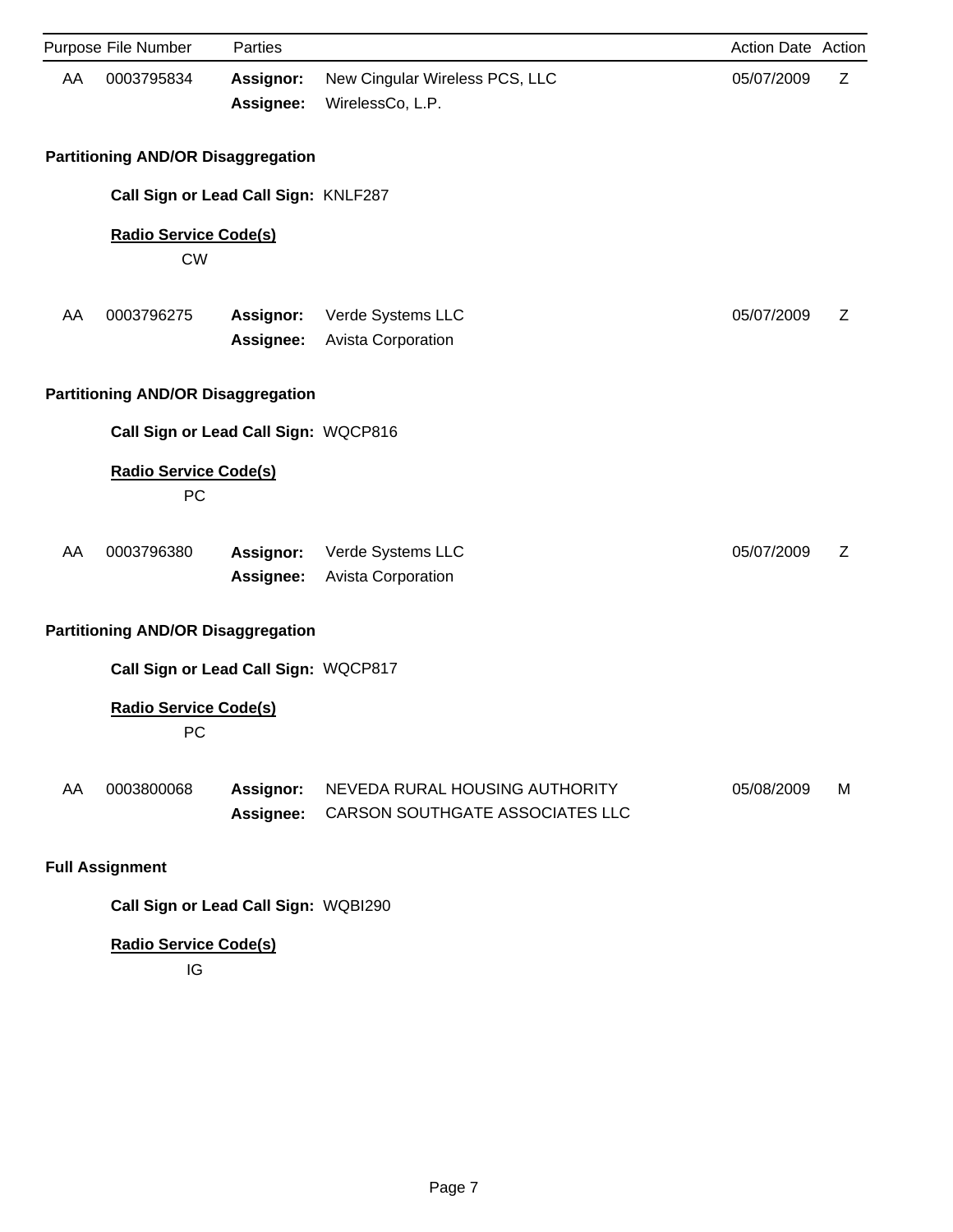|           | Purpose File Number                       | Parties                       |                                                                                                                | Action Date Action |   |
|-----------|-------------------------------------------|-------------------------------|----------------------------------------------------------------------------------------------------------------|--------------------|---|
| AA        | 0003803903                                | <b>Assignor:</b><br>Assignee: | Audiopack<br><b>UnderSea Sensor Systems</b>                                                                    | 05/07/2009         | Z |
|           | <b>Full Assignment</b>                    |                               |                                                                                                                |                    |   |
|           | Call Sign or Lead Call Sign: WPWW877      |                               |                                                                                                                |                    |   |
|           | <b>Radio Service Code(s)</b><br>IG        |                               |                                                                                                                |                    |   |
| AM        | 0003805803                                | Licensee:                     | Metro Networks Communications, Inc.<br>Transferor: Westwood One, Inc.<br>Transferee: Gores Radio Holdings, LLC | 05/05/2009         | M |
|           | <b>Transfer of Control</b>                |                               |                                                                                                                |                    |   |
|           | Call Sign or Lead Call Sign: KB96388      |                               |                                                                                                                |                    |   |
|           | <b>Radio Service Code(s)</b><br>IG        |                               |                                                                                                                |                    |   |
|           | <b>MG</b>                                 |                               |                                                                                                                |                    |   |
|           | <b>RP</b>                                 |                               |                                                                                                                |                    |   |
| AA        | 0003807944                                | Assignor:<br>Assignee:        | WCEU Foundation, Inc.<br>Daytona State College Foundation, Inc.                                                | 05/08/2009         | Ζ |
|           | <b>Full Assignment</b>                    |                               |                                                                                                                |                    |   |
|           | Call Sign or Lead Call Sign: WND519       |                               |                                                                                                                |                    |   |
|           | <b>Radio Service Code(s)</b><br>ED        |                               |                                                                                                                |                    |   |
| <b>TC</b> | 0003808783                                | Licensee:                     | Metro Network Communications, Inc.<br>Transferor: Westwood One, Inc.<br>Transferee: Gores Radio Holdings, LLC  | 05/08/2009         | C |
|           | <b>Transfer of Control</b>                |                               |                                                                                                                |                    |   |
|           | Call Sign or Lead Call Sign: KC26381      |                               |                                                                                                                |                    |   |
|           | <b>Radio Service Code(s)</b><br><b>CT</b> |                               |                                                                                                                |                    |   |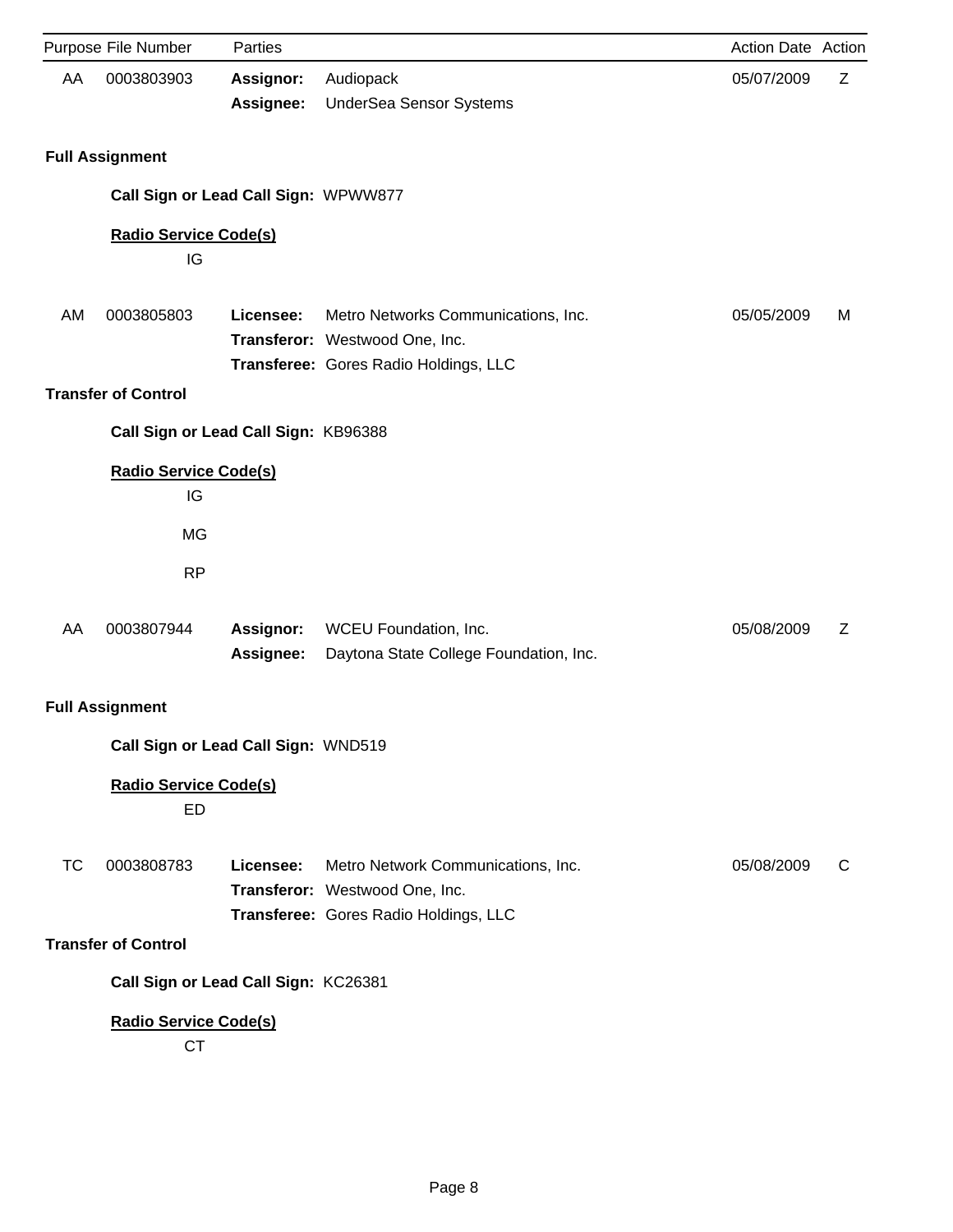|    | Purpose File Number                  | Parties                       |                                                          | Action Date Action |   |
|----|--------------------------------------|-------------------------------|----------------------------------------------------------|--------------------|---|
| AA | 0003812978                           | <b>Assignor:</b><br>Assignee: | REDWOOD EMPIRE AGGREGATES<br><b>GRANITE CONSTRUCTION</b> | 05/06/2009         | M |
|    | <b>Full Assignment</b>               |                               |                                                          |                    |   |
|    | Call Sign or Lead Call Sign: KTS401  |                               |                                                          |                    |   |
|    | <b>Radio Service Code(s)</b><br>IG   |                               |                                                          |                    |   |
| AA | 0003813048                           | <b>Assignor:</b><br>Assignee: | REDWOOD EMPIRE AGGREGATES<br><b>GRANITE CONSTRUCTION</b> | 05/06/2009         | М |
|    | <b>Full Assignment</b>               |                               |                                                          |                    |   |
|    | Call Sign or Lead Call Sign: KA38908 |                               |                                                          |                    |   |
|    | <b>Radio Service Code(s)</b><br>IG   |                               |                                                          |                    |   |
| AA | 0003814513                           | Assignor:<br>Assignee:        | M/A-COM, Inc.<br>Harris Corporation                      | 05/05/2009         | C |
|    | <b>Full Assignment</b>               |                               |                                                          |                    |   |
|    | Call Sign or Lead Call Sign: WQGK297 |                               |                                                          |                    |   |
|    | <b>Radio Service Code(s)</b><br>IG   |                               |                                                          |                    |   |
|    | MG                                   |                               |                                                          |                    |   |
| AA | 0003818860                           | <b>Assignor:</b><br>Assignee: | DEMCO Energy Services, Inc.<br>Diverse Power Inc         | 05/07/2009         | C |
|    | <b>Full Assignment</b>               |                               |                                                          |                    |   |
|    | Call Sign or Lead Call Sign: WPOK735 |                               |                                                          |                    |   |
|    | <b>Radio Service Code(s)</b><br>QA   |                               |                                                          |                    |   |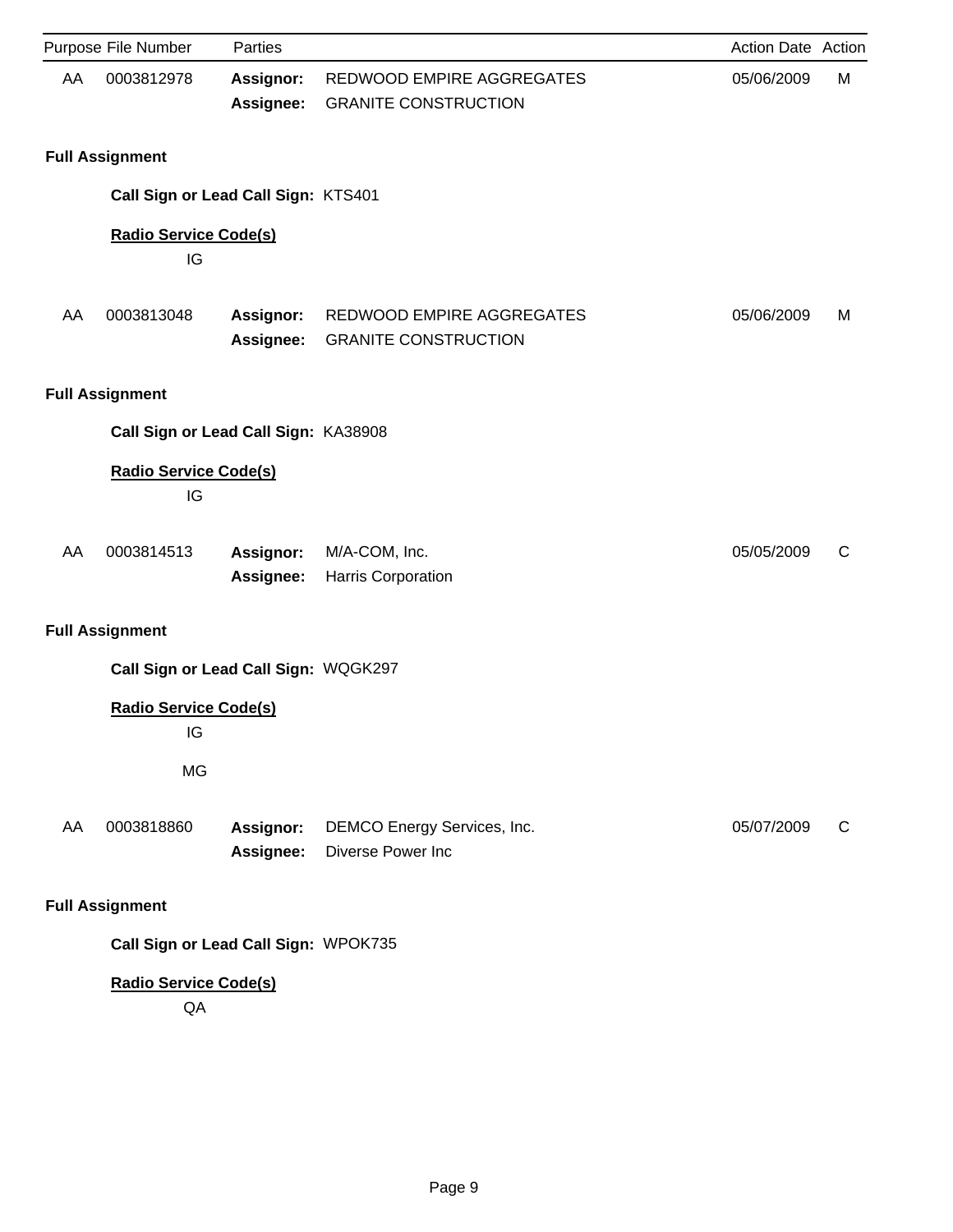|    | Purpose File Number                  | Parties                       |                                                                                | Action Date Action |   |
|----|--------------------------------------|-------------------------------|--------------------------------------------------------------------------------|--------------------|---|
| AA | 0003819270                           | <b>Assignor:</b><br>Assignee: | Glendale Electronics, Inc.<br>Air Sites 2000, LLC                              | 05/07/2009         | C |
|    | <b>Full Assignment</b>               |                               |                                                                                |                    |   |
|    | Call Sign or Lead Call Sign: WQFK406 |                               |                                                                                |                    |   |
|    | <b>Radio Service Code(s)</b><br>YG   |                               |                                                                                |                    |   |
| AA | 0003820257                           | Assignor:<br>Assignee:        | Regency Financial Communications, Inc.<br>South Florida Wireless Partners, LLP | 05/08/2009         | C |
|    | <b>Full Assignment</b>               |                               |                                                                                |                    |   |
|    | Call Sign or Lead Call Sign: WPDV476 |                               |                                                                                |                    |   |
|    | <b>Radio Service Code(s)</b><br>QT   |                               |                                                                                |                    |   |
| AA | 0003820326                           | Assignor:<br>Assignee:        | OCCIDENTAL CHEMICAL CORPORATION<br>Nextel of New York, Inc.                    | 05/07/2009         | C |
|    | <b>Partial Assignment</b>            |                               |                                                                                |                    |   |
|    | Call Sign or Lead Call Sign: WPBY696 |                               |                                                                                |                    |   |
|    | <b>Radio Service Code(s)</b><br>YJ   |                               |                                                                                |                    |   |
| AA | 0003820330                           | <b>Assignor:</b><br>Assignee: | ZAMIAS, GEORGE D<br><b>GEMINI PROPERTY MANAGEMENT LLC</b>                      | 05/08/2009         | M |
|    | <b>Full Assignment</b>               |                               |                                                                                |                    |   |

**Call Sign or Lead Call Sign:** WPGD276

# **Radio Service Code(s)**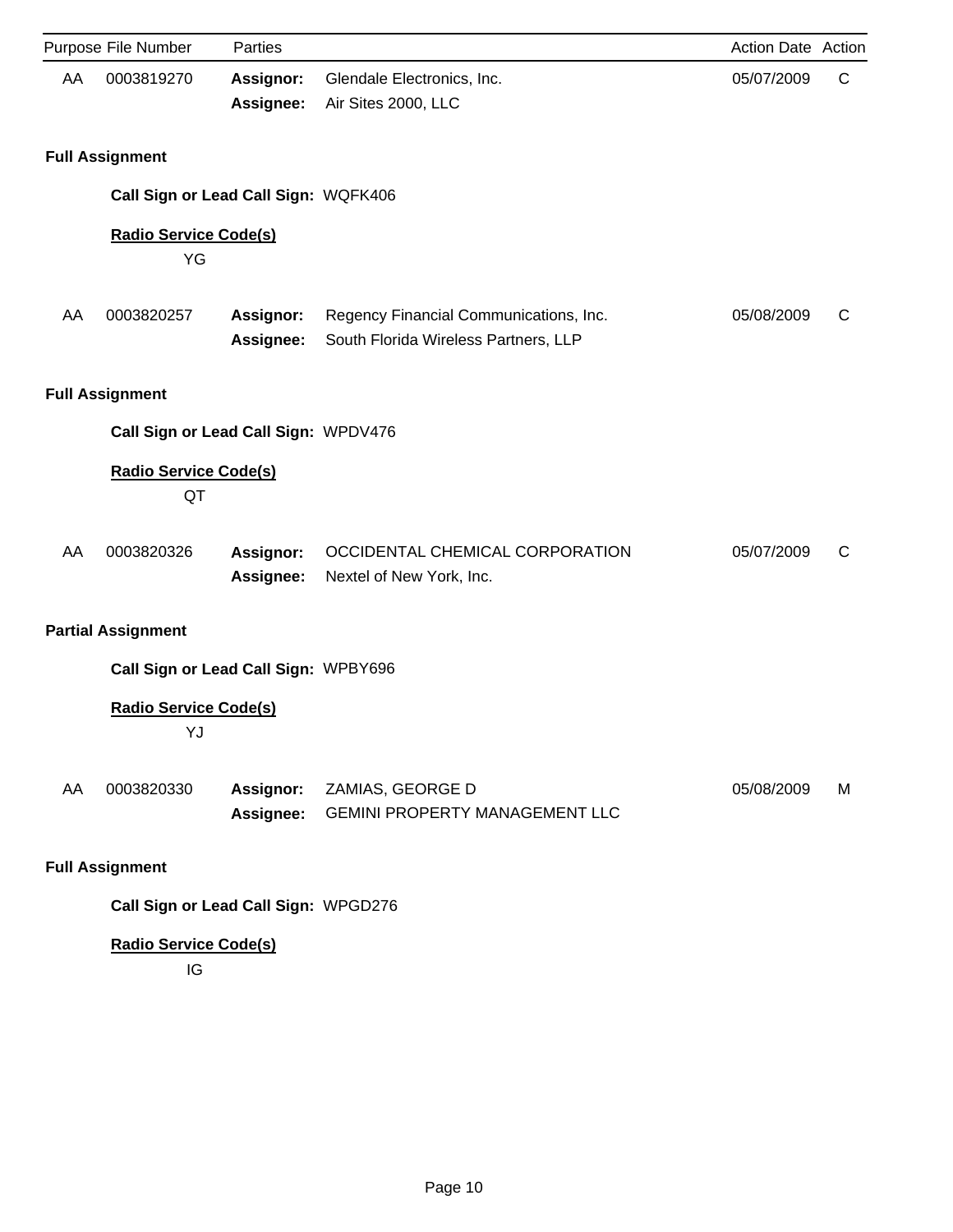|    | Purpose File Number                  | Parties                       |                                                                                      | Action Date Action |   |
|----|--------------------------------------|-------------------------------|--------------------------------------------------------------------------------------|--------------------|---|
| AA | 0003820341                           | <b>Assignor:</b><br>Assignee: | <b>WATTS BROTHERS FARMS</b><br><b>WATTS BROTHERS FARMS LLC</b>                       | 05/08/2009         | М |
|    | <b>Full Assignment</b>               |                               |                                                                                      |                    |   |
|    | Call Sign or Lead Call Sign: WPJH405 |                               |                                                                                      |                    |   |
|    | <b>Radio Service Code(s)</b><br>IG   |                               |                                                                                      |                    |   |
| AA | 0003820351                           | <b>Assignor:</b><br>Assignee: | PROMOTIONS UNLIMITED CORP<br>ROOSEVELT CAPITAL LLC DBA PROMOTION UNLIMITI            | 05/08/2009         | M |
|    | <b>Full Assignment</b>               |                               |                                                                                      |                    |   |
|    | Call Sign or Lead Call Sign: WPGB820 |                               |                                                                                      |                    |   |
|    | <b>Radio Service Code(s)</b><br>IG   |                               |                                                                                      |                    |   |
| AA | 0003821004                           | <b>Assignor:</b><br>Assignee: | Tuscarora Communications, LLC<br>Youghiogheny Communications Northeast Spectrum, LLC | 05/06/2009         | C |
|    | <b>Full Assignment</b>               |                               |                                                                                      |                    |   |
|    | Call Sign or Lead Call Sign: WQKF358 |                               |                                                                                      |                    |   |
|    | <b>Radio Service Code(s)</b><br>AW   |                               |                                                                                      |                    |   |
| AA | 0003821177                           | <b>Assignor:</b><br>Assignee: | Clasen Fruit & Cold Storage<br>Columbia Valley Fruit                                 | 05/07/2009         | C |
|    | <b>Full Assignment</b>               |                               |                                                                                      |                    |   |
|    | Call Sign or Lead Call Sign: WPLT560 |                               |                                                                                      |                    |   |

# **Radio Service Code(s)**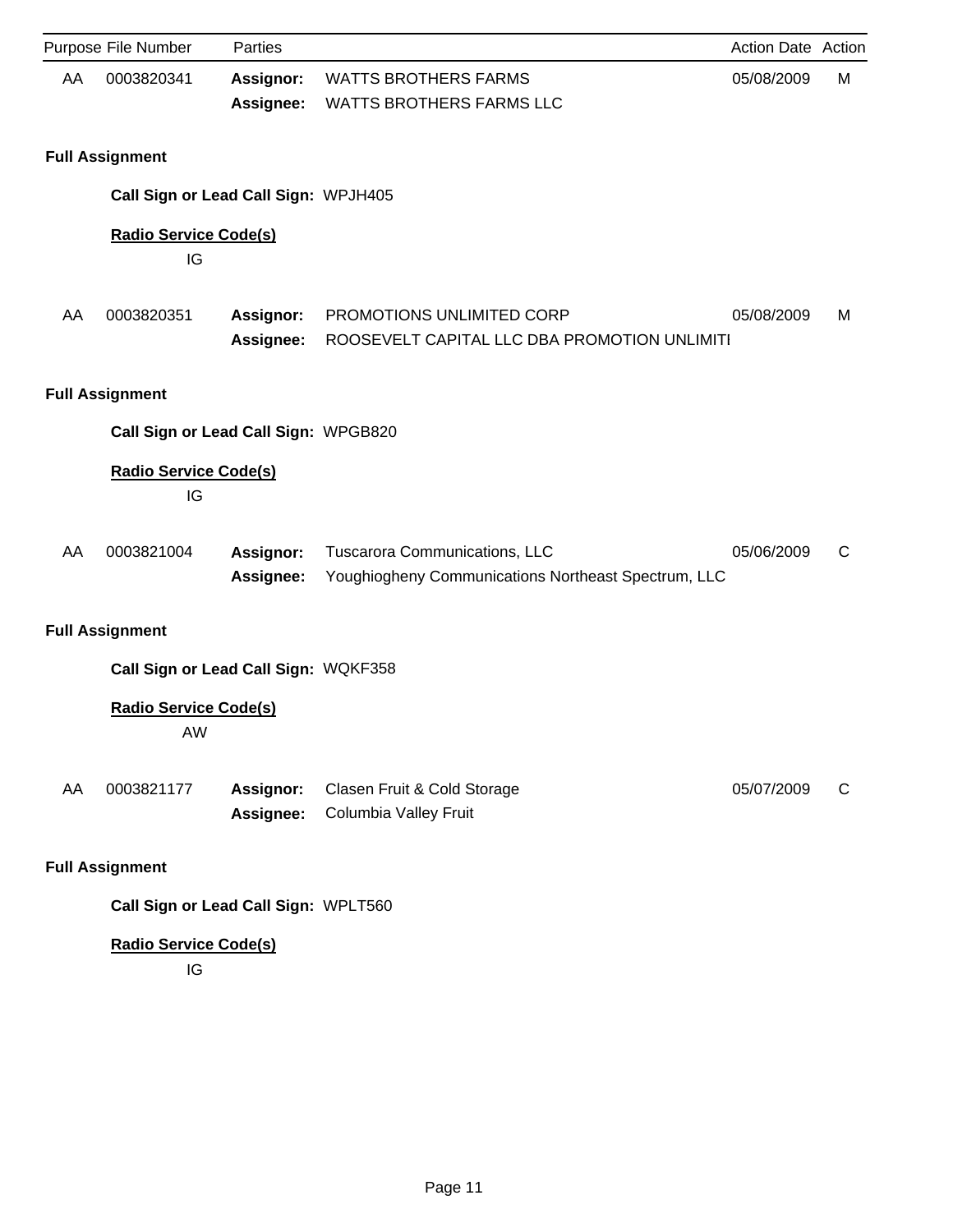|    | Purpose File Number                       | Parties                       |                                                                              | Action Date Action |   |
|----|-------------------------------------------|-------------------------------|------------------------------------------------------------------------------|--------------------|---|
| AA | 0003821603                                | <b>Assignor:</b><br>Assignee: | Lans Service Corporation<br>Westchester, County of                           | 05/07/2009         | C |
|    | <b>Full Assignment</b>                    |                               |                                                                              |                    |   |
|    | Call Sign or Lead Call Sign: KVN918       |                               |                                                                              |                    |   |
|    | <b>Radio Service Code(s)</b><br>IG        |                               |                                                                              |                    |   |
| AA | 0003821680                                | Assignor:<br>Assignee:        | Turner, Ronald A<br>Dadamo, William A                                        | 05/05/2009         | M |
|    | <b>Full Assignment</b>                    |                               |                                                                              |                    |   |
|    | Call Sign or Lead Call Sign: WQDT243      |                               |                                                                              |                    |   |
|    | <b>Radio Service Code(s)</b><br>IG        |                               |                                                                              |                    |   |
| AA | 0003823184                                | Assignor:<br>Assignee:        | Pinnacle Solutions, LLC<br>Kirk O'Brien Asset Management, Inc. (a/k/a KOAMI) | 05/07/2009         | C |
|    | <b>Full Assignment</b>                    |                               |                                                                              |                    |   |
|    | Call Sign or Lead Call Sign: WPPV790      |                               |                                                                              |                    |   |
|    | <b>Radio Service Code(s)</b><br><b>GR</b> |                               |                                                                              |                    |   |
| AA | 0003827429                                | Assignor:<br>Assignee:        | Kanawha River Terminals, Inc.<br>Kanawha River Terminals                     | 05/05/2009         | C |
|    | <b>Full Assignment</b>                    |                               |                                                                              |                    |   |
|    |                                           |                               |                                                                              |                    |   |

**Call Sign or Lead Call Sign:** WQFZ858

# **Radio Service Code(s)**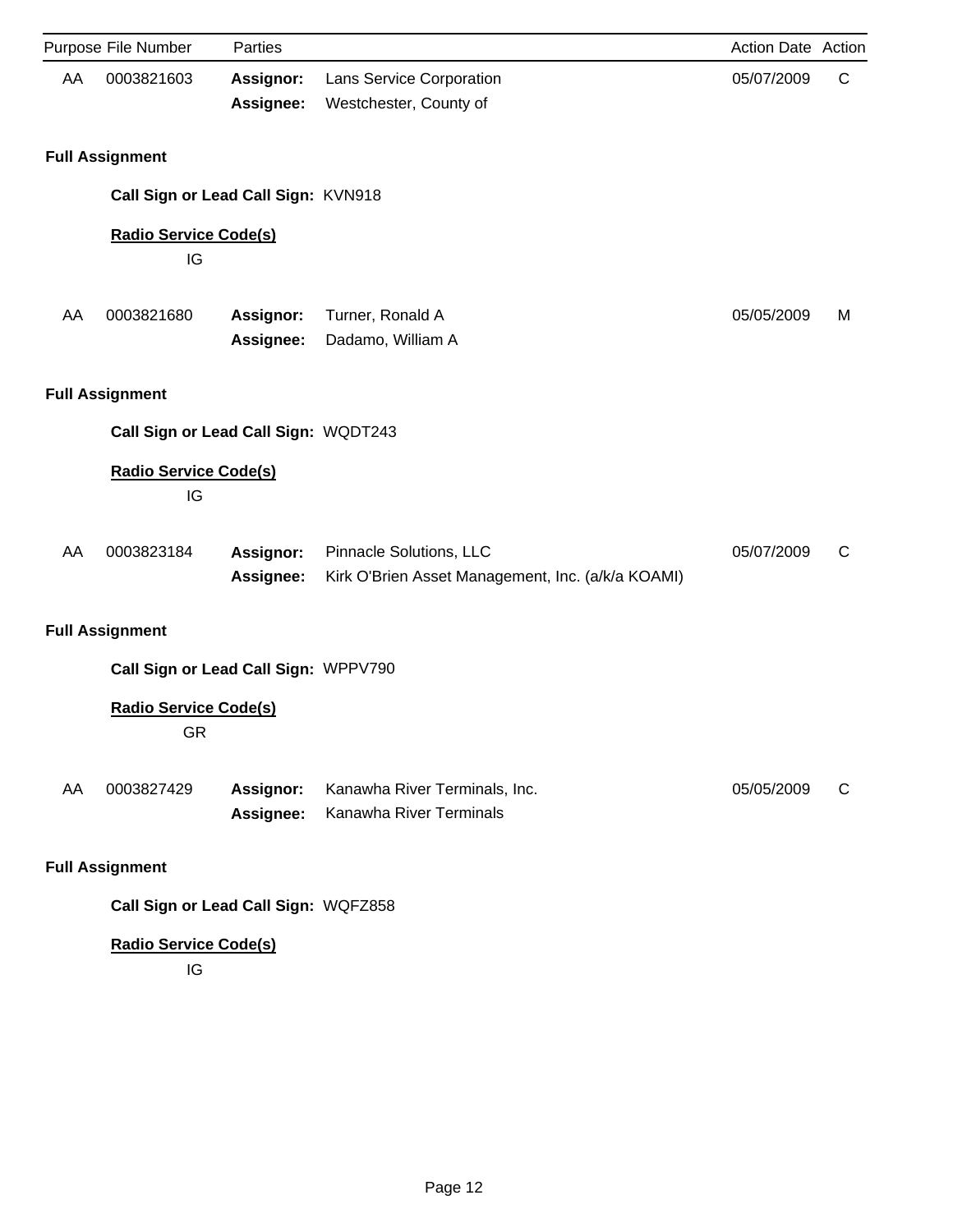|    | Purpose File Number                  | Parties                              |                                                                | Action Date Action |   |
|----|--------------------------------------|--------------------------------------|----------------------------------------------------------------|--------------------|---|
| AA | 0003828288                           | Assignor:<br>Assignee:               | KIEL CENTER PARTNERS INC<br><b>SCP SPORTS CAPITAL PARTNERS</b> | 05/08/2009         | М |
|    | <b>Full Assignment</b>               |                                      |                                                                |                    |   |
|    | Call Sign or Lead Call Sign: WPGA402 |                                      |                                                                |                    |   |
|    | <b>Radio Service Code(s)</b><br>IG   |                                      |                                                                |                    |   |
| AA | 0003828300                           | Assignor:<br>Assignee:               | GROETEKE, TOM<br>TRIPLE G FARMING LLC                          | 05/08/2009         | M |
|    | <b>Full Assignment</b>               |                                      |                                                                |                    |   |
|    | Call Sign or Lead Call Sign: WQBS480 |                                      |                                                                |                    |   |
|    | <b>Radio Service Code(s)</b><br>IG   |                                      |                                                                |                    |   |
| AA | 0003829279                           | <b>Assignor:</b><br><b>Assignee:</b> | AWS Wireless Inc.<br>Cavalier Wireless, LLC                    | 05/09/2009         | C |
|    | <b>Full Assignment</b>               |                                      |                                                                |                    |   |
|    | Call Sign or Lead Call Sign: WQGD497 |                                      |                                                                |                    |   |
|    | <b>Radio Service Code(s)</b><br>AW   |                                      |                                                                |                    |   |
| AA | 0003829280                           | <b>Assignor:</b><br>Assignee:        | AWS Wireless Inc.<br>Atlantic Wireless, L.P.                   | 05/09/2009         | C |
|    | <b>Full Assignment</b>               |                                      |                                                                |                    |   |

**Call Sign or Lead Call Sign:** WQGD496

# **Radio Service Code(s)**

AW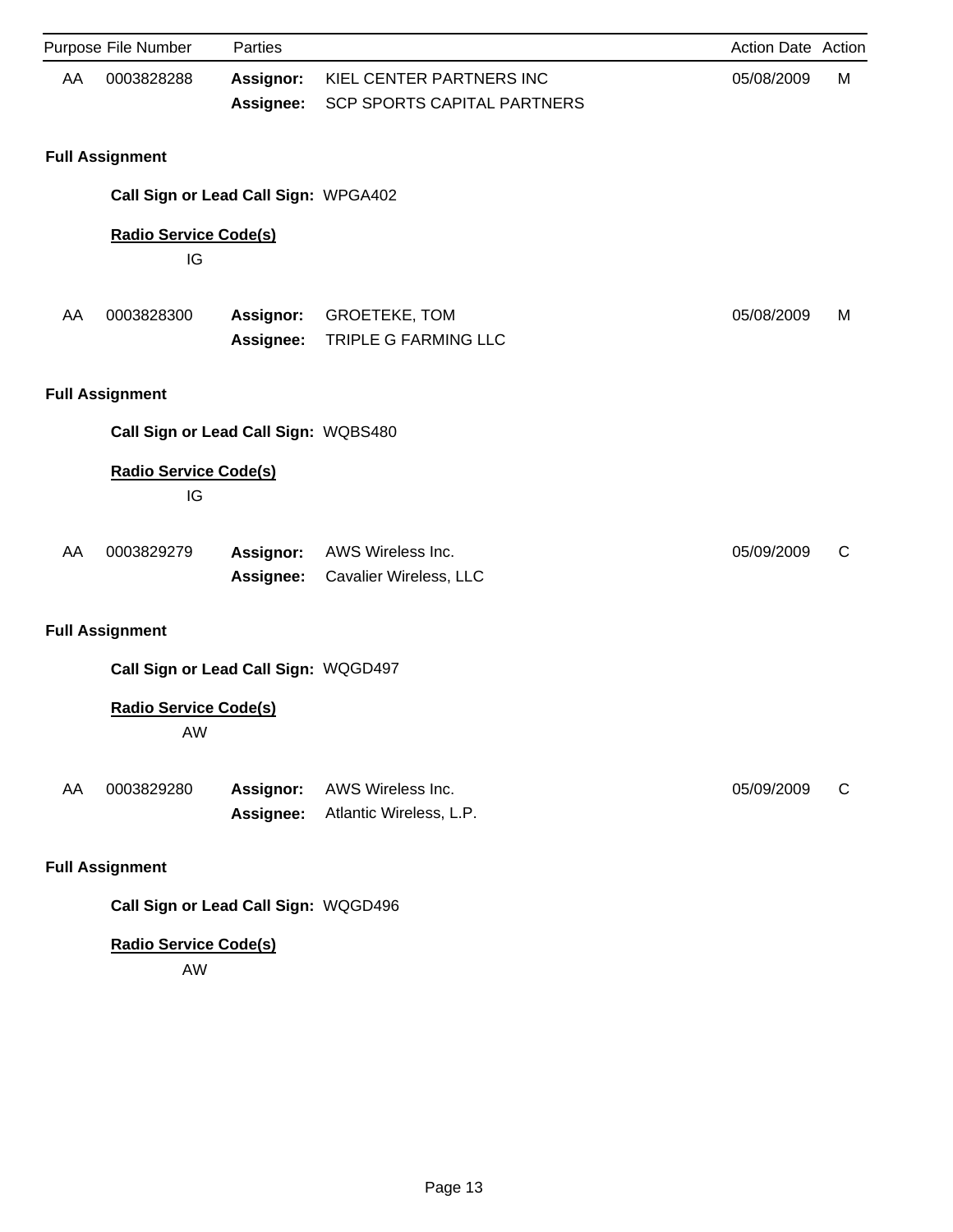|           | Purpose File Number                  | Parties                       |                                                                | Action Date Action |   |
|-----------|--------------------------------------|-------------------------------|----------------------------------------------------------------|--------------------|---|
| AA        | 0003829387                           | <b>Assignor:</b><br>Assignee: | CHESTER, GLENN<br><b>CHESTER FARMS LTD</b>                     | 05/07/2009         | C |
|           | <b>Full Assignment</b>               |                               |                                                                |                    |   |
|           | Call Sign or Lead Call Sign: WPGB279 |                               |                                                                |                    |   |
|           | <b>Radio Service Code(s)</b><br>IG   |                               |                                                                |                    |   |
| AA        | 0003829997                           | Assignor:<br>Assignee:        | HUMBOLDT REDWOOD COMPANY LLC<br>TOWN OF SCOTIA LLC             | 05/07/2009         | C |
|           | <b>Full Assignment</b>               |                               |                                                                |                    |   |
|           | Call Sign or Lead Call Sign: WNNN490 |                               |                                                                |                    |   |
|           | <b>Radio Service Code(s)</b><br>IG   |                               |                                                                |                    |   |
| <b>WD</b> | 0003830106                           | Assignor:<br><b>Assignee:</b> | <b>FleetTalk Partners Ltd</b><br><b>FleetTalk Partners Ltd</b> | 05/08/2009         | W |
|           | <b>Partial Assignment</b>            |                               |                                                                |                    |   |
|           | Call Sign or Lead Call Sign: WIM213  |                               |                                                                |                    |   |
|           | <b>Radio Service Code(s)</b><br>IG   |                               |                                                                |                    |   |
|           | YG                                   |                               |                                                                |                    |   |
| <b>WD</b> | 0003830294                           | Assignor:<br>Assignee:        | <b>FleetTalk Partners Ltd</b><br><b>FleetTalk Partners Ltd</b> | 05/08/2009         | W |
|           | <b>Partial Assignment</b>            |                               |                                                                |                    |   |
|           | Call Sign or Lead Call Sign: WIL786  |                               |                                                                |                    |   |
|           | <b>Radio Service Code(s)</b><br>YG   |                               |                                                                |                    |   |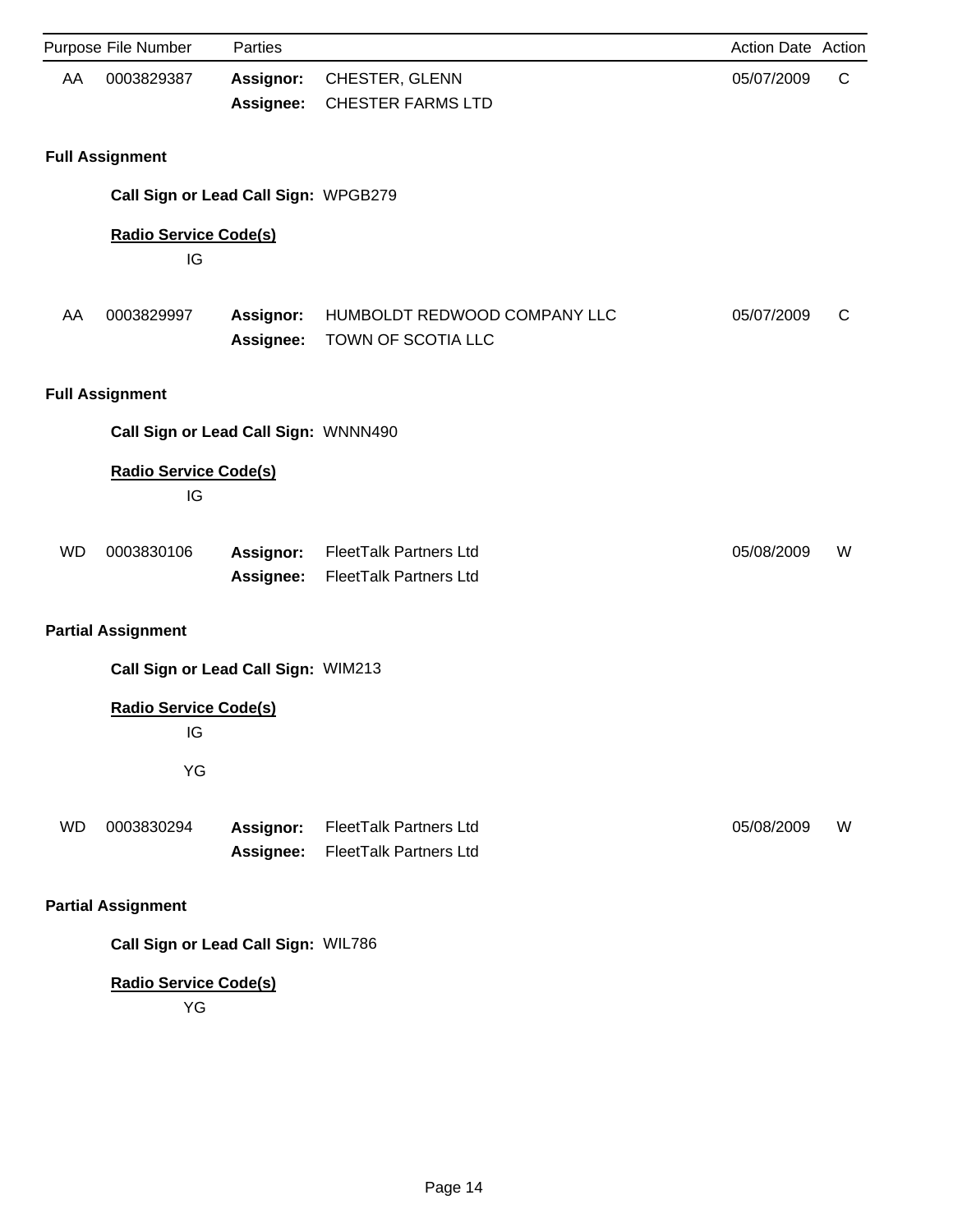|    | Purpose File Number                | Parties                              |                                                                                | <b>Action Date Action</b> |   |
|----|------------------------------------|--------------------------------------|--------------------------------------------------------------------------------|---------------------------|---|
| AA | 0003830856                         | Assignor:<br>Assignee:               | Communications Products, Inc.<br>AirTalk, LLC                                  | 05/08/2009                | С |
|    | <b>Full Assignment</b>             |                                      |                                                                                |                           |   |
|    |                                    | Call Sign or Lead Call Sign: WPNP229 |                                                                                |                           |   |
|    | <b>Radio Service Code(s)</b><br>YG |                                      |                                                                                |                           |   |
| AA | 0003831049                         | Assignor:<br>Assignee:               | <b>FleetTalk Partners Ltd</b><br><b>FleetTalk Partners Ltd</b>                 | 05/08/2009                | C |
|    | <b>Partial Assignment</b>          |                                      |                                                                                |                           |   |
|    |                                    | Call Sign or Lead Call Sign: WIM336  |                                                                                |                           |   |
|    | <b>Radio Service Code(s)</b><br>YG |                                      |                                                                                |                           |   |
| AA | 0003831184                         | Assignor:<br>Assignee:               | CenturyTel Broadband Wireless, LLC<br>Frontier Communications of America, Inc. | 05/09/2009                | C |
|    | <b>Full Assignment</b>             |                                      |                                                                                |                           |   |
|    |                                    | Call Sign or Lead Call Sign: WQIZ455 |                                                                                |                           |   |
|    | <b>Radio Service Code(s)</b>       |                                      |                                                                                |                           |   |

WY

## *De Facto***Transfer Lease Applications and Spectrum Manager Lease Notifications Action**

|    | Purpose File Number | Parties   |                                   | Action Date Action |   |
|----|---------------------|-----------|-----------------------------------|--------------------|---|
| LN | 0002914894          | Licensee: | BURKE CO MIDDLE SCHOOL            | 05/05/2009         | G |
|    |                     | Lessee:   | Nextel Spectrum Acquisition Corp. |                    |   |

## **De Facto Transfer Lease**

**Call Sign or Lead Call Sign:** WNC452

## **Radio Service Code(s)**

ED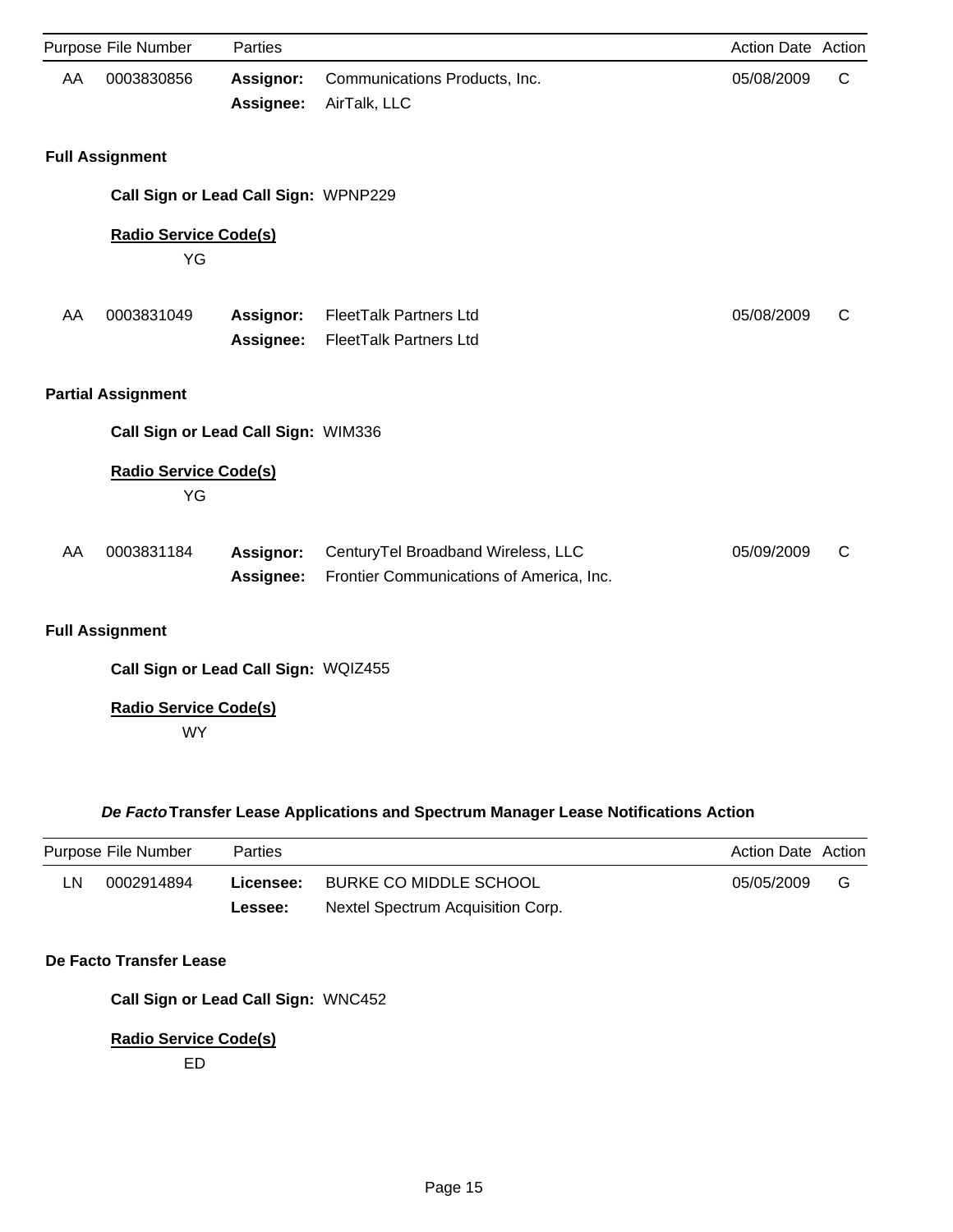|    | Purpose File Number                       | Parties              |                                                                        | Action Date Action |   |
|----|-------------------------------------------|----------------------|------------------------------------------------------------------------|--------------------|---|
| LN | 0002915860                                | Licensee:<br>Lessee: | <b>LAMBUTH UNIVERSITY</b><br>Nextel Spectrum Acquisition Corp.         | 05/05/2009         | G |
|    | De Facto Transfer Lease                   |                      |                                                                        |                    |   |
|    | Call Sign or Lead Call Sign: WLX818       |                      |                                                                        |                    |   |
|    | <b>Radio Service Code(s)</b><br><b>ED</b> |                      |                                                                        |                    |   |
| LN | 0002915900                                | Licensee:<br>Lessee: | CALHOUN COUNTY BOARD OF EDUCATION<br>Nextel Spectrum Acquisition Corp. | 05/05/2009         | G |
|    | De Facto Transfer Lease                   |                      |                                                                        |                    |   |
|    | Call Sign or Lead Call Sign: WNC669       |                      |                                                                        |                    |   |
|    | <b>Radio Service Code(s)</b><br>ED        |                      |                                                                        |                    |   |
| LN | 0002917713                                | Licensee:<br>Lessee: | Sumter County Board of Education<br>Nextel Spectrum Acquisition Corp.  | 05/05/2009         | G |
|    | De Facto Transfer Lease                   |                      |                                                                        |                    |   |
|    | Call Sign or Lead Call Sign: WNC332       |                      |                                                                        |                    |   |
|    | <b>Radio Service Code(s)</b><br>ED        |                      |                                                                        |                    |   |
| LN | 0003255976                                | Licensee:<br>Lessee: | <b>Wilcox Public Schools</b><br>CC VIII Operating, LLC                 | 05/06/2009         | Ζ |
|    | De Facto Transfer Lease                   |                      |                                                                        |                    |   |
|    | Call Sign or Lead Call Sign: WNC505       |                      |                                                                        |                    |   |
|    | <b>Radio Service Code(s)</b><br><b>ED</b> |                      |                                                                        |                    |   |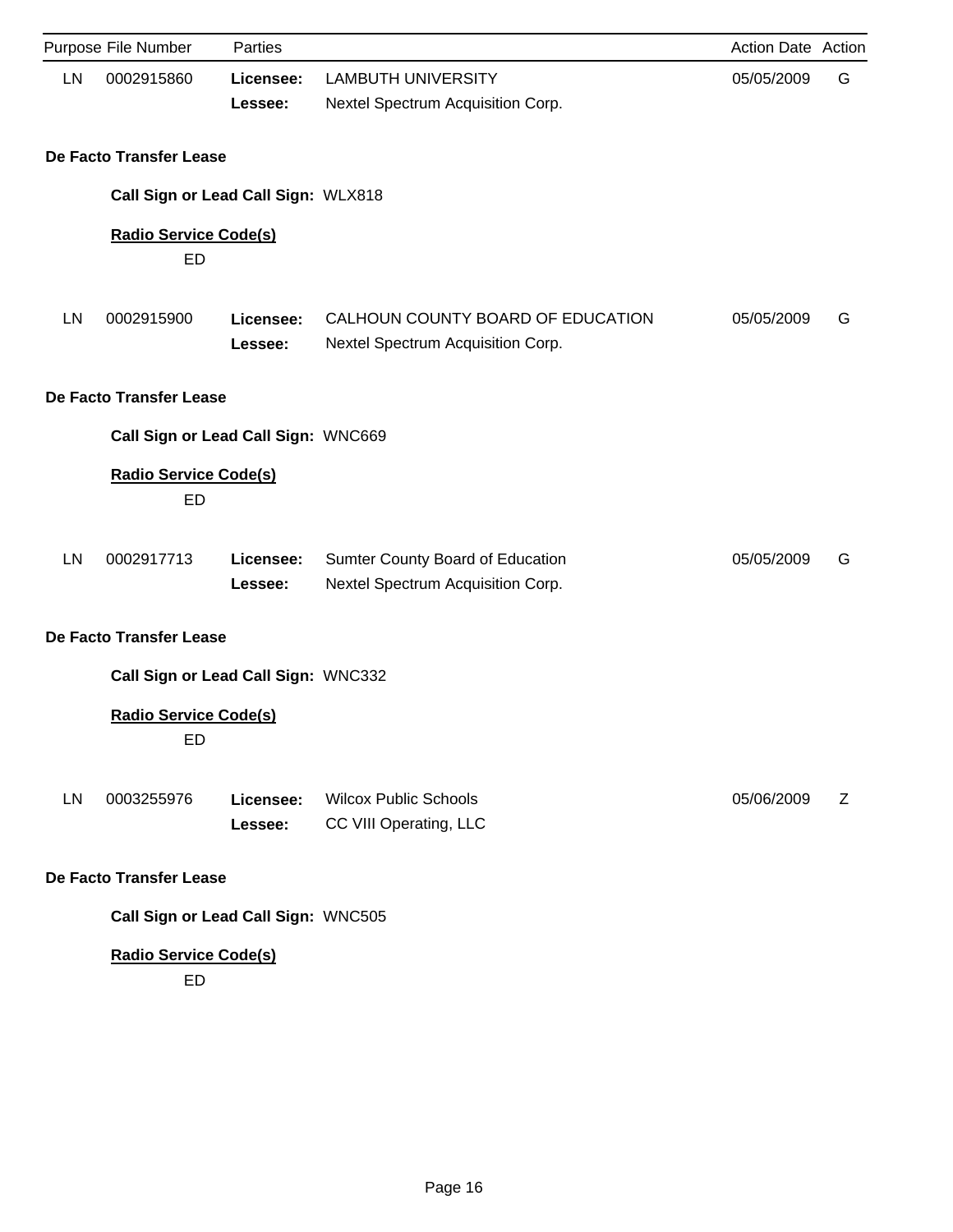|    | Purpose File Number                       | Parties              |                                                                                   | Action Date Action |   |
|----|-------------------------------------------|----------------------|-----------------------------------------------------------------------------------|--------------------|---|
| LN | 0003257168                                | Licensee:<br>Lessee: | <b>Central Community College Foundation</b><br>CC VIII Operating, LLC             | 05/06/2009         | Ζ |
|    | De Facto Transfer Lease                   |                      |                                                                                   |                    |   |
|    | Call Sign or Lead Call Sign: WNC502       |                      |                                                                                   |                    |   |
|    | <b>Radio Service Code(s)</b><br><b>ED</b> |                      |                                                                                   |                    |   |
| LN | 0003258746                                | Licensee:<br>Lessee: | Kearney Catholic High School Foundation<br>CC VIII Operating, LLC                 | 05/06/2009         | Ζ |
|    | De Facto Transfer Lease                   |                      |                                                                                   |                    |   |
|    | Call Sign or Lead Call Sign: WLX986       |                      |                                                                                   |                    |   |
|    | <b>Radio Service Code(s)</b><br>ED        |                      |                                                                                   |                    |   |
| AM | 0003348571                                | Licensee:<br>Lessee: | Motorola, Inc.<br>Mid-America Regional Council                                    | 05/06/2009         | Ζ |
|    | De Facto Transfer Lease                   |                      |                                                                                   |                    |   |
|    | Call Sign or Lead Call Sign: WQHE711      |                      |                                                                                   |                    |   |
|    | <b>Radio Service Code(s)</b><br>PC        |                      |                                                                                   |                    |   |
| AM | 0003776568                                | Licensee:<br>Lessee: | Trans Video Communications, Inc.<br>Northrop Grumman Information Technology, Inc. | 05/06/2009         | G |
|    | De Facto Transfer Lease                   |                      |                                                                                   |                    |   |
|    | Call Sign or Lead Call Sign: L000001808   |                      |                                                                                   |                    |   |
|    | <b>Radio Service Code(s)</b><br>ED        |                      |                                                                                   |                    |   |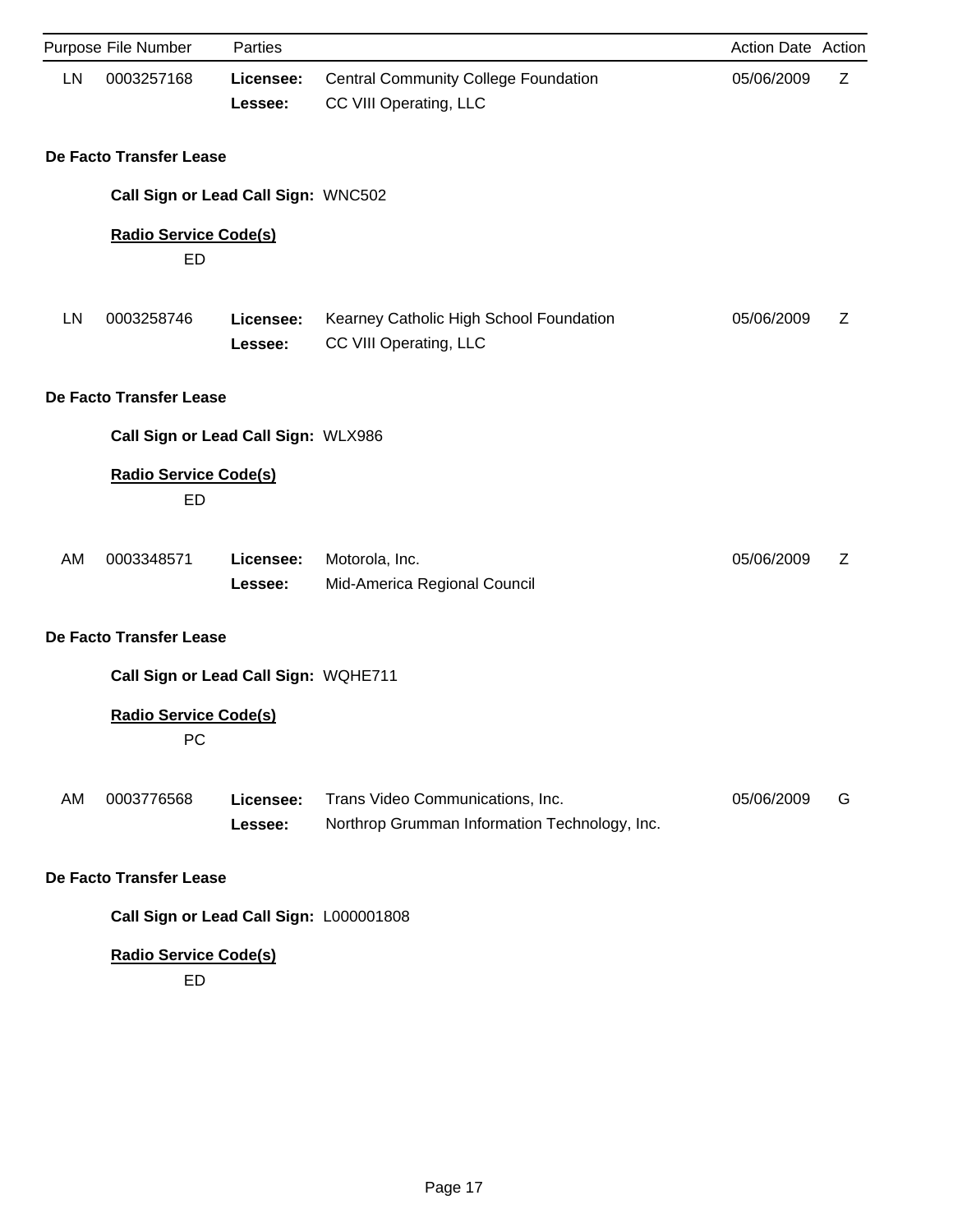|    | Purpose File Number                       | Parties              |                                                                                               | <b>Action Date Action</b> |   |
|----|-------------------------------------------|----------------------|-----------------------------------------------------------------------------------------------|---------------------------|---|
| LE | 0003776605                                | Licensee:<br>Lessee: | Trans Video Communications, Inc.<br>NSAC, LLC                                                 | 05/04/2009                | G |
|    | De Facto Transfer Lease                   |                      |                                                                                               |                           |   |
|    | Call Sign or Lead Call Sign: L000001743   |                      |                                                                                               |                           |   |
|    | <b>Radio Service Code(s)</b><br><b>ED</b> |                      |                                                                                               |                           |   |
| LE | 0003788602                                | Licensee:<br>Lessee: | Idaho State University<br>DigitalBridge Spectrum Corp.                                        | 05/08/2009                | G |
|    | De Facto Transfer Lease                   |                      |                                                                                               |                           |   |
|    | Call Sign or Lead Call Sign: L000004130   |                      |                                                                                               |                           |   |
|    | <b>Radio Service Code(s)</b><br><b>ED</b> |                      |                                                                                               |                           |   |
| LN | 0003788795                                | Licensee:<br>Lessee: | Mitchell County Board of Education<br>South Georgia Regional Information Technology Authority | 05/05/2009                | G |
|    | De Facto Transfer Lease                   |                      |                                                                                               |                           |   |
|    | Call Sign or Lead Call Sign: WNC355       |                      |                                                                                               |                           |   |
|    | <b>Radio Service Code(s)</b><br>ED        |                      |                                                                                               |                           |   |
| LN | 0003795245                                | Licensee:<br>Lessee: | WirelessCo, L.P.<br>New Cingular Wireless PCS, LLC                                            | 05/07/2009                | Z |
|    | De Facto Transfer Lease                   |                      |                                                                                               |                           |   |
|    | Call Sign or Lead Call Sign: WQCY547      |                      |                                                                                               |                           |   |
|    | <b>Radio Service Code(s)</b><br>$\sim$    |                      |                                                                                               |                           |   |

CW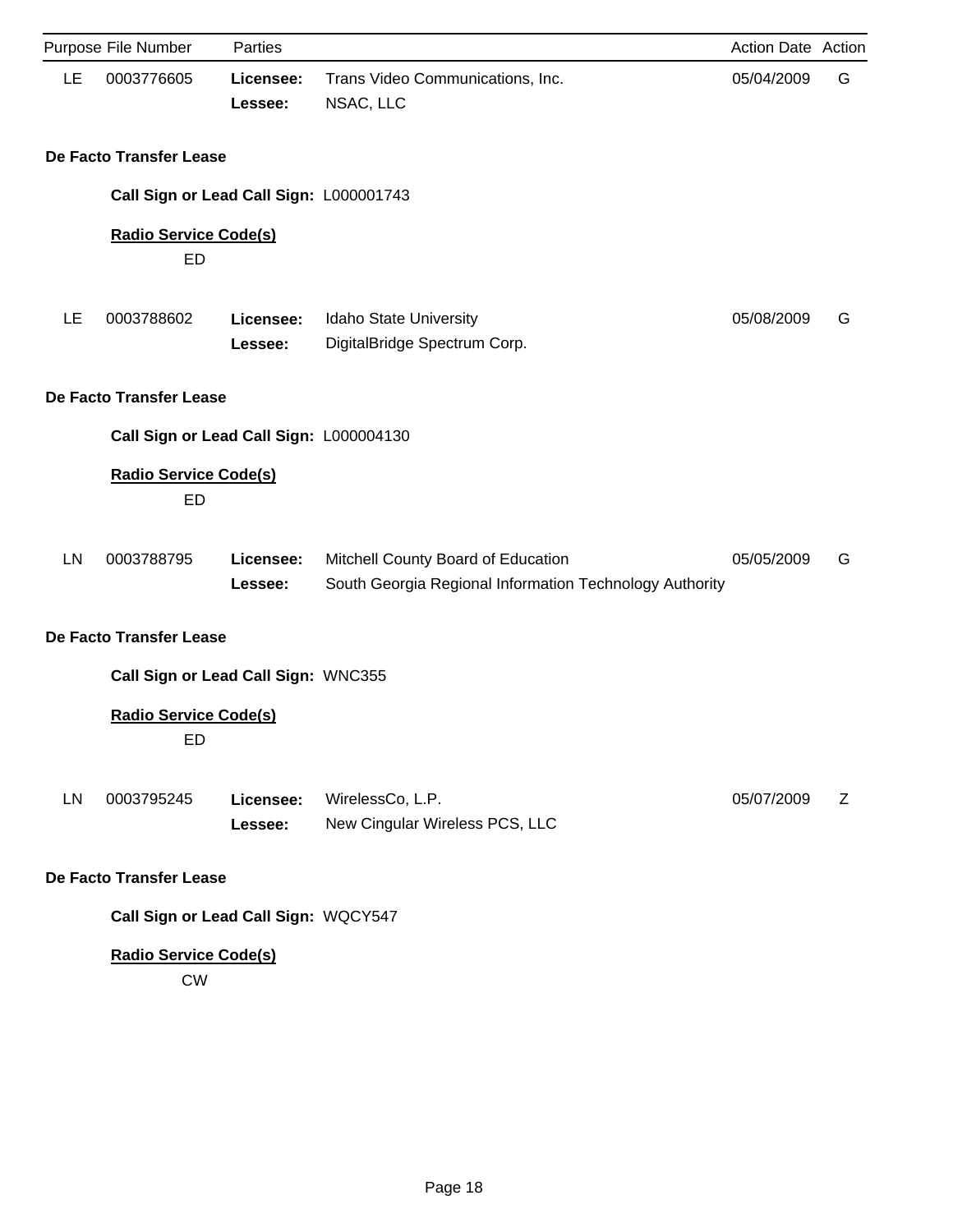|    | Purpose File Number                     | Parties              |                                                                           | Action Date Action |   |
|----|-----------------------------------------|----------------------|---------------------------------------------------------------------------|--------------------|---|
| LN | 0003804626                              | Licensee:<br>Lessee: | Scott-Morgan Community U.S.D. #2<br>Fixed Wireless Holdings, LLC          | 05/09/2009         | G |
|    | De Facto Transfer Lease                 |                      |                                                                           |                    |   |
|    | Call Sign or Lead Call Sign: WLX594     |                      |                                                                           |                    |   |
|    | <b>Radio Service Code(s)</b><br>ED      |                      |                                                                           |                    |   |
| LN | 0003804630                              | Licensee:<br>Lessee: | V.I.T. Community Unit School Dist. #2<br>Fixed Wireless Holdings, LLC     | 05/09/2009         | G |
|    | De Facto Transfer Lease                 |                      |                                                                           |                    |   |
|    | Call Sign or Lead Call Sign: WLX558     |                      |                                                                           |                    |   |
|    | <b>Radio Service Code(s)</b><br>ED      |                      |                                                                           |                    |   |
| LN | 0003807720                              | Licensee:<br>Lessee: | Christian College of Georgia, Inc.<br>CLEARWIRE SPECTRUM HOLDINGS II, LLC | 05/09/2009         | G |
|    | De Facto Transfer Lease                 |                      |                                                                           |                    |   |
|    | Call Sign or Lead Call Sign: WND620     |                      |                                                                           |                    |   |
|    | <b>Radio Service Code(s)</b><br>ED      |                      |                                                                           |                    |   |
| LE | 0003808503                              | Licensee:<br>Lessee: | Northeastern University<br>NSAC, LLC                                      | 05/08/2009         | G |
|    | De Facto Transfer Lease                 |                      |                                                                           |                    |   |
|    | Call Sign or Lead Call Sign: L000002541 |                      |                                                                           |                    |   |
|    | <b>Radio Service Code(s)</b><br>ED      |                      |                                                                           |                    |   |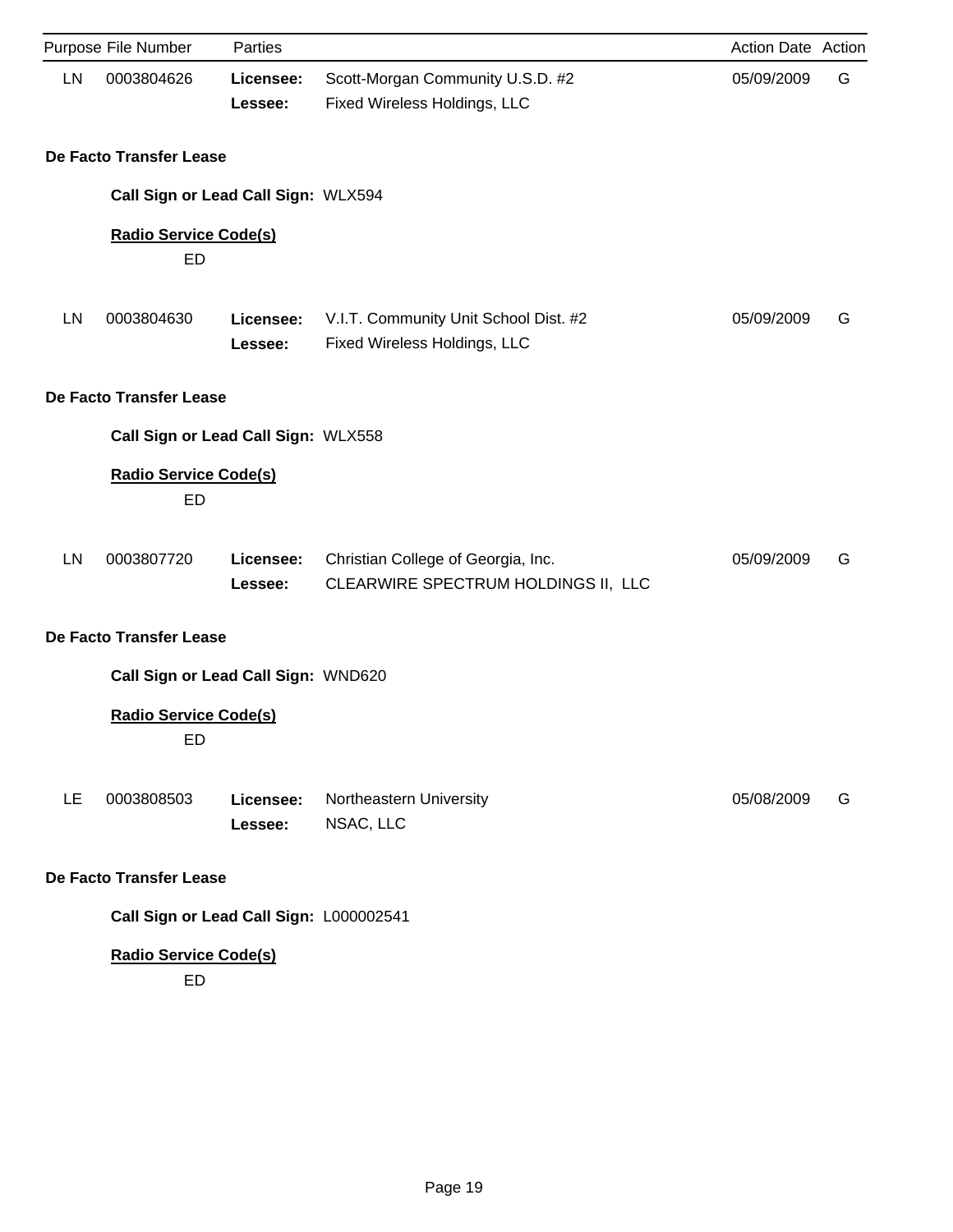|    | Purpose File Number                       | Parties              |                                                                                                           |            | Action Date Action |
|----|-------------------------------------------|----------------------|-----------------------------------------------------------------------------------------------------------|------------|--------------------|
| LE | 0003810006                                | Licensee:<br>Lessee: | ALLTEL Communications of Southern Michigan Cellular LF05/08/2009<br>W. Stephen Cannon, Management Trustee |            | G                  |
|    | De Facto Transfer Lease                   |                      |                                                                                                           |            |                    |
|    | Call Sign or Lead Call Sign: L000004651   |                      |                                                                                                           |            |                    |
|    | <b>Radio Service Code(s)</b><br><b>CL</b> |                      |                                                                                                           |            |                    |
| LE | 0003810012                                | Licensee:<br>Lessee: | Alltel New License Sub LLC<br>W. Stephen Cannon, Management Trustee                                       | 05/08/2009 | G                  |
|    | De Facto Transfer Lease                   |                      |                                                                                                           |            |                    |
|    | Call Sign or Lead Call Sign: L000004678   |                      |                                                                                                           |            |                    |
|    | <b>Radio Service Code(s)</b><br><b>CF</b> |                      |                                                                                                           |            |                    |
| LE | 0003810020                                | Licensee:<br>Lessee: | Midwest Wireless Communications L.L.C. d/b/a Alltel<br>W. Stephen Cannon, Management Trustee              | 05/08/2009 | G                  |
|    | De Facto Transfer Lease                   |                      |                                                                                                           |            |                    |
|    | Call Sign or Lead Call Sign: L000005188   |                      |                                                                                                           |            |                    |
|    | <b>Radio Service Code(s)</b><br><b>CW</b> |                      |                                                                                                           |            |                    |
| LE | 0003810028                                | Licensee:<br>Lessee: | Ohio RSA #3 Limited Partnership d/b/a ALLTEL<br>W. Stephen Cannon, Management Trustee                     | 05/08/2009 | G                  |
|    | De Facto Transfer Lease                   |                      |                                                                                                           |            |                    |
|    | Call Sign or Lead Call Sign: L000004277   |                      |                                                                                                           |            |                    |
|    | <b>Radio Service Code(s)</b><br><b>CL</b> |                      |                                                                                                           |            |                    |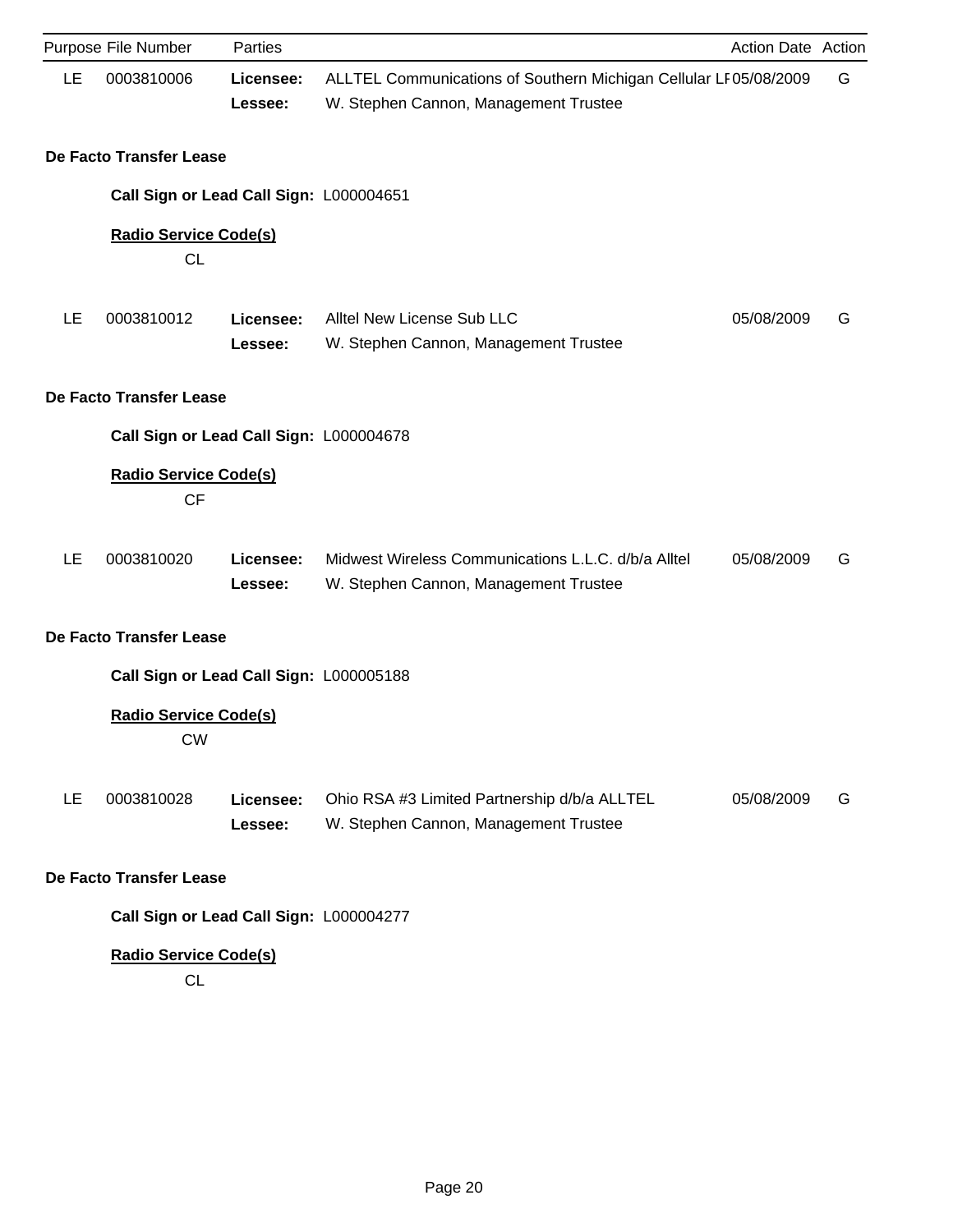|    | Purpose File Number                       | Parties              |                                                                     | Action Date Action |   |  |  |  |
|----|-------------------------------------------|----------------------|---------------------------------------------------------------------|--------------------|---|--|--|--|
| LE | 0003810060                                | Licensee:<br>Lessee: | New Par<br>W. Stephen Cannon, Management Trustee                    | 05/08/2009         | G |  |  |  |
|    | De Facto Transfer Lease                   |                      |                                                                     |                    |   |  |  |  |
|    | Call Sign or Lead Call Sign: L000005212   |                      |                                                                     |                    |   |  |  |  |
|    | <b>Radio Service Code(s)</b><br><b>CW</b> |                      |                                                                     |                    |   |  |  |  |
| LE | 0003810061                                | Licensee:<br>Lessee: | RCC Minnesota, Inc.<br>W. Stephen Cannon, Management Trustee        | 05/08/2009         | G |  |  |  |
|    | De Facto Transfer Lease                   |                      |                                                                     |                    |   |  |  |  |
|    | Call Sign or Lead Call Sign: L000004832   |                      |                                                                     |                    |   |  |  |  |
|    | <b>Radio Service Code(s)</b><br><b>CW</b> |                      |                                                                     |                    |   |  |  |  |
| LE | 0003810063                                | Licensee:<br>Lessee: | Verizon Wireless (VAW) LLC<br>W. Stephen Cannon, Management Trustee | 05/08/2009         | G |  |  |  |
|    | De Facto Transfer Lease                   |                      |                                                                     |                    |   |  |  |  |
|    | Call Sign or Lead Call Sign: L000005218   |                      |                                                                     |                    |   |  |  |  |
|    | <b>Radio Service Code(s)</b><br><b>CW</b> |                      |                                                                     |                    |   |  |  |  |
| LN | 0003819742                                | Licensee:<br>Lessee: | American Telecasting of Columbus, LLC<br>Grid Net, Inc.             | 05/07/2009         | G |  |  |  |
|    | De Facto Transfer Lease                   |                      |                                                                     |                    |   |  |  |  |
|    | Call Sign or Lead Call Sign: B095         |                      |                                                                     |                    |   |  |  |  |
|    | <b>Radio Service Code(s)</b><br><b>BR</b> |                      |                                                                     |                    |   |  |  |  |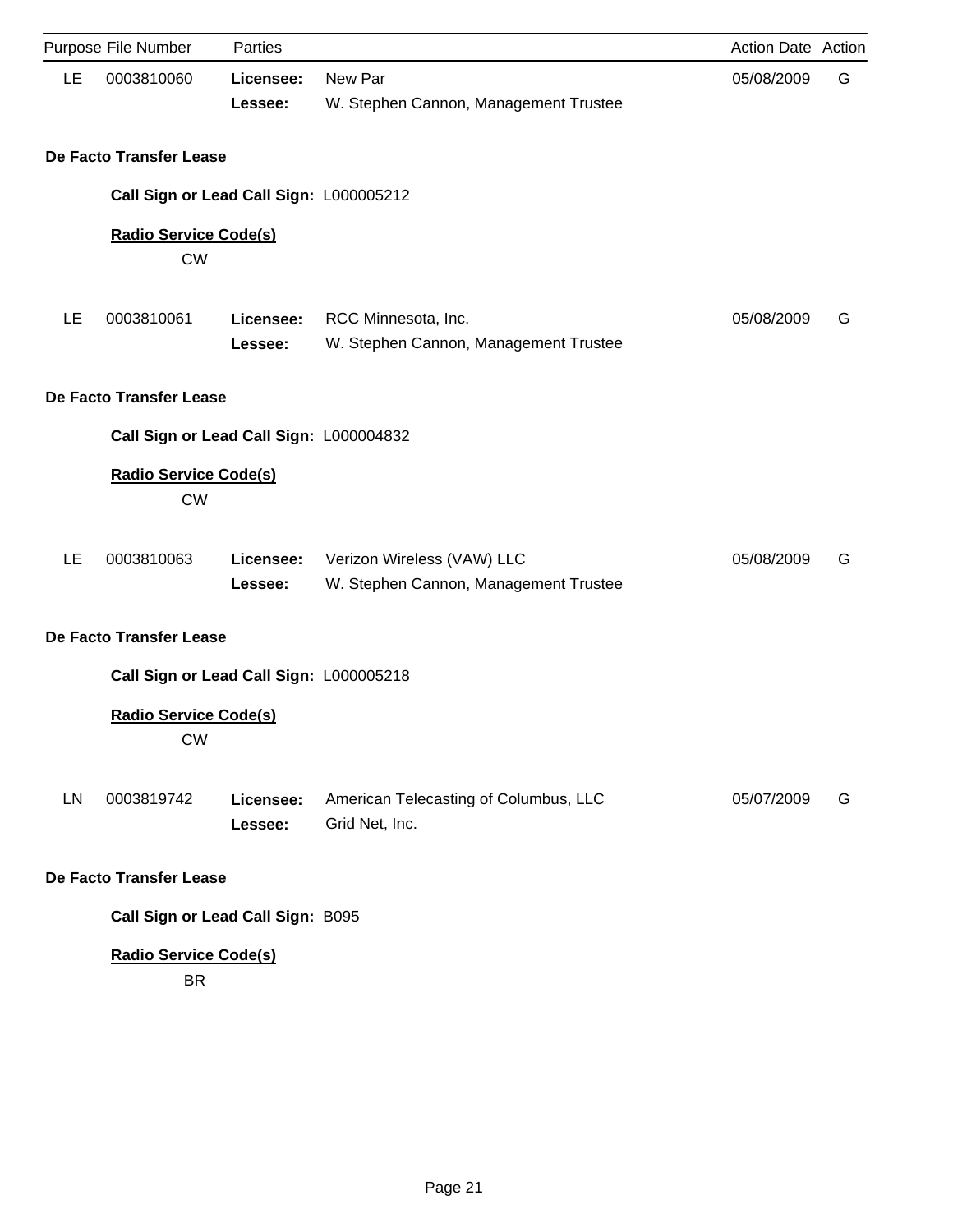|           | Purpose File Number                       | Parties              |                                                                                                           | Action Date Action |   |
|-----------|-------------------------------------------|----------------------|-----------------------------------------------------------------------------------------------------------|--------------------|---|
| LN        | 0003819744                                | Licensee:<br>Lessee: | Bay Area Cablevision, LLC<br>Grid Net, Inc.                                                               | 05/07/2009         | G |
|           | De Facto Transfer Lease                   |                      |                                                                                                           |                    |   |
|           | Call Sign or Lead Call Sign: KFF81        |                      |                                                                                                           |                    |   |
|           | <b>Radio Service Code(s)</b><br><b>BR</b> |                      |                                                                                                           |                    |   |
| LE        | 0003810003                                | Licensee:<br>Lessee: | ALLTEL Communications of New Mexico, Inc.<br>W. Stephen Cannon, Management Trustee                        | 05/08/2009         | G |
|           | De Facto Transfer Lease                   |                      |                                                                                                           |                    |   |
|           | Call Sign or Lead Call Sign: L000004271   |                      |                                                                                                           |                    |   |
|           | <b>Radio Service Code(s)</b><br><b>CF</b> |                      |                                                                                                           |                    |   |
|           | <b>CL</b>                                 |                      |                                                                                                           |                    |   |
| LE        | 0003810009                                | Licensee:<br>Lessee: | ALLTEL Communications of the Southwest Limited Partne 05/08/2009<br>W. Stephen Cannon, Management Trustee |                    | G |
|           | De Facto Transfer Lease                   |                      |                                                                                                           |                    |   |
|           | Call Sign or Lead Call Sign: L000004273   |                      |                                                                                                           |                    |   |
|           | <b>Radio Service Code(s)</b><br>CF        |                      |                                                                                                           |                    |   |
|           | <b>CL</b>                                 |                      |                                                                                                           |                    |   |
| <b>LE</b> | 0003810010                                | Licensee:<br>Lessee: | Alltel Communications of Virginia No. 1, LLC<br>W. Stephen Cannon, Management Trustee                     | 05/08/2009         | G |
|           | De Facto Transfer Lease                   |                      |                                                                                                           |                    |   |
|           | Call Sign or Lead Call Sign: L000004667   |                      |                                                                                                           |                    |   |
|           | <b>Radio Service Code(s)</b><br>CF        |                      |                                                                                                           |                    |   |
|           | <b>CL</b>                                 |                      |                                                                                                           |                    |   |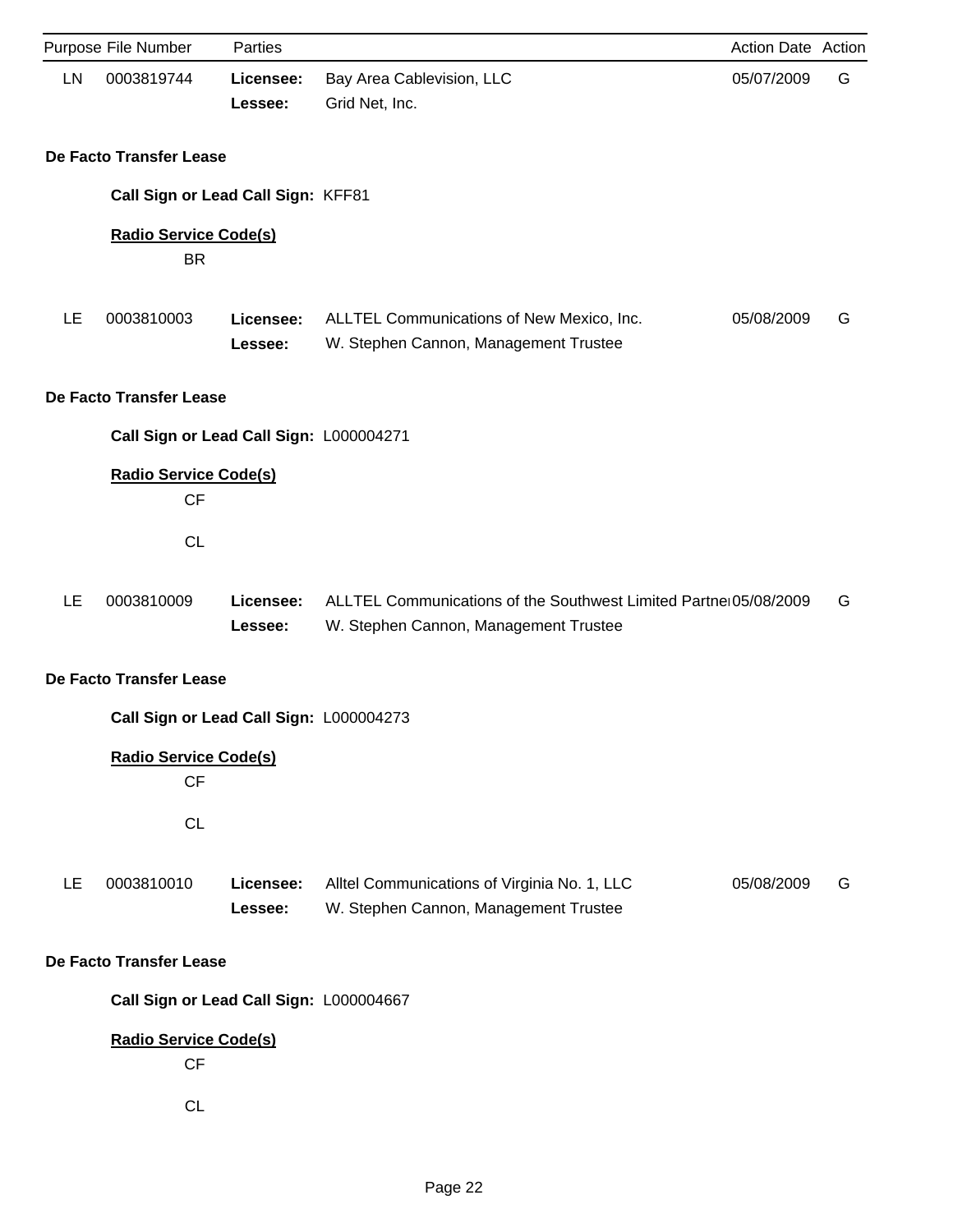|    | Purpose File Number                       | Parties              |                                                                                                | Action Date Action |   |
|----|-------------------------------------------|----------------------|------------------------------------------------------------------------------------------------|--------------------|---|
| LE | 0003810013                                | Licensee:<br>Lessee: | ID Holding, LLC<br>W. Stephen Cannon, Management Trustee                                       | 05/08/2009         | G |
|    | De Facto Transfer Lease                   |                      |                                                                                                |                    |   |
|    | Call Sign or Lead Call Sign: L000004274   |                      |                                                                                                |                    |   |
|    | <b>Radio Service Code(s)</b><br><b>CF</b> |                      |                                                                                                |                    |   |
|    | <b>CL</b>                                 |                      |                                                                                                |                    |   |
| LE | 0003810018                                | Licensee:<br>Lessee: | LAS CRUCES CELLULAR TELEPHONE COMPANY d/b/a05/08/2009<br>W. Stephen Cannon, Management Trustee |                    | G |
|    | De Facto Transfer Lease                   |                      |                                                                                                |                    |   |
|    | Call Sign or Lead Call Sign: L000004803   |                      |                                                                                                |                    |   |
|    | <b>Radio Service Code(s)</b><br><b>CF</b> |                      |                                                                                                |                    |   |
|    | <b>CL</b>                                 |                      |                                                                                                |                    |   |
| LE | 0003810022                                | Licensee:<br>Lessee: | Midwest Wireless Iowa L.L.C. d/b/a Alltel<br>W. Stephen Cannon, Management Trustee             | 05/08/2009         | G |
|    | De Facto Transfer Lease                   |                      |                                                                                                |                    |   |
|    | Call Sign or Lead Call Sign: L000004677   |                      |                                                                                                |                    |   |
|    | <b>Radio Service Code(s)</b><br><b>CL</b> |                      |                                                                                                |                    |   |
|    | <b>CW</b>                                 |                      |                                                                                                |                    |   |
| LE | 0003810030                                | Licensee:<br>Lessee: | Ohio RSA 5 Limited Partnership d/b/a ALLTEL<br>W. Stephen Cannon, Management Trustee           | 05/08/2009         | G |
|    | De Facto Transfer Lease                   |                      |                                                                                                |                    |   |
|    | Call Sign or Lead Call Sign: L000004320   |                      |                                                                                                |                    |   |
|    | <b>Radio Service Code(s)</b><br><b>CF</b> |                      |                                                                                                |                    |   |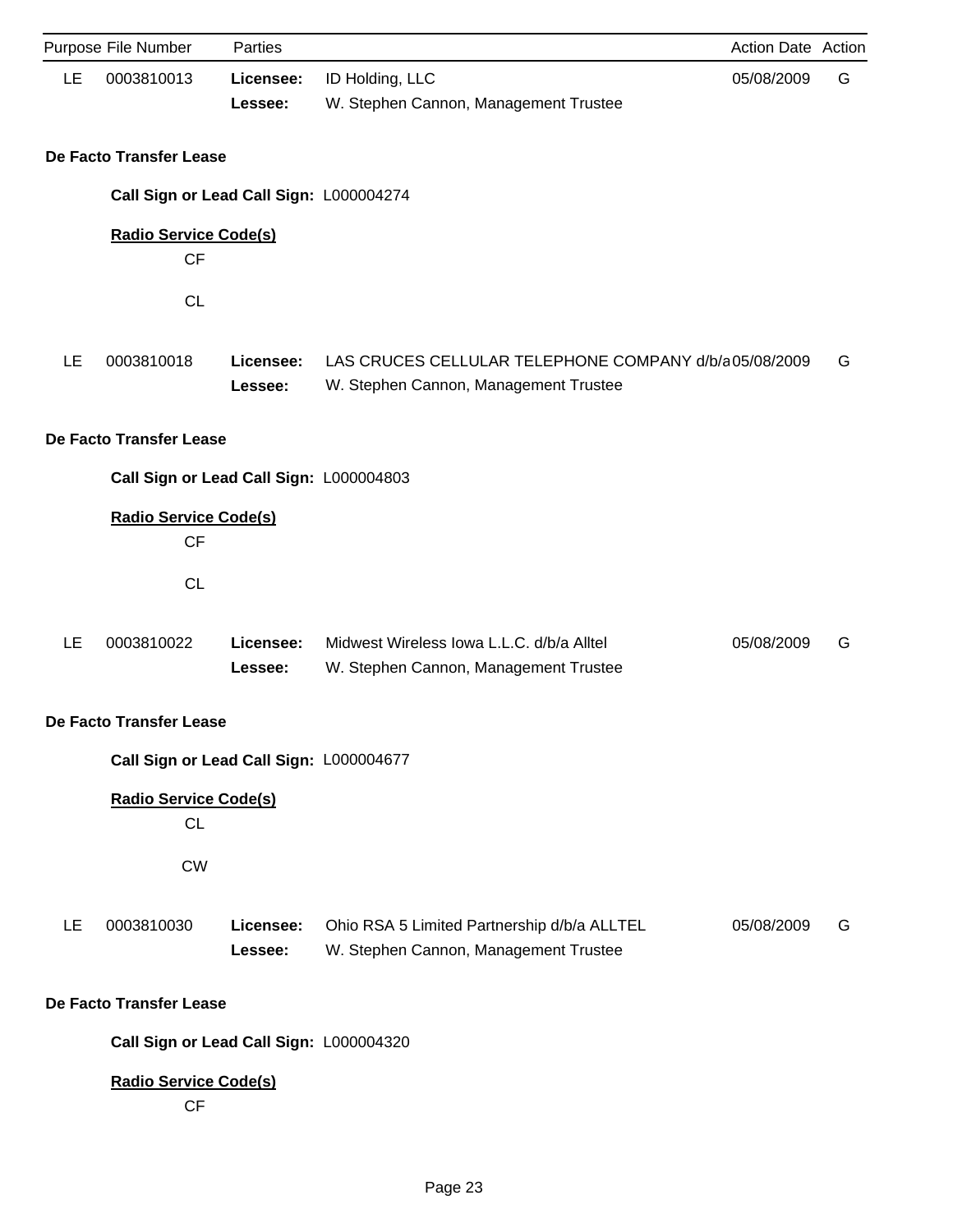|    | Purpose File Number                       | Parties              |                                                                                      | Action Date Action |   |  |
|----|-------------------------------------------|----------------------|--------------------------------------------------------------------------------------|--------------------|---|--|
| LE | 0003810030                                | Licensee:<br>Lessee: | Ohio RSA 5 Limited Partnership d/b/a ALLTEL<br>W. Stephen Cannon, Management Trustee | 05/08/2009         | G |  |
|    | De Facto Transfer Lease                   |                      |                                                                                      |                    |   |  |
|    | Call Sign or Lead Call Sign: L000004320   |                      |                                                                                      |                    |   |  |
|    | <b>Radio Service Code(s)</b><br>CL        |                      |                                                                                      |                    |   |  |
| LE | 0003810031                                | Licensee:<br>Lessee: | Ohio RSA 6 Limited Partnership d/b/a ALLTEL<br>W. Stephen Cannon, Management Trustee | 05/08/2009         | G |  |
|    | De Facto Transfer Lease                   |                      |                                                                                      |                    |   |  |
|    | Call Sign or Lead Call Sign: L000004307   |                      |                                                                                      |                    |   |  |
|    | <b>Radio Service Code(s)</b><br><b>CF</b> |                      |                                                                                      |                    |   |  |
|    | CL                                        |                      |                                                                                      |                    |   |  |
| LE | 0003810059                                | Licensee:<br>Lessee: | Cellco Partnership<br>W. Stephen Cannon, Management Trustee                          | 05/08/2009         | G |  |
|    | De Facto Transfer Lease                   |                      |                                                                                      |                    |   |  |
|    | Call Sign or Lead Call Sign: L000005210   |                      |                                                                                      |                    |   |  |
|    | <b>Radio Service Code(s)</b><br>AW        |                      |                                                                                      |                    |   |  |
|    | <b>CW</b>                                 |                      |                                                                                      |                    |   |  |
| LE | 0003810062                                | Licensee:<br>Lessee: | RCC Minnesota, Inc.<br>W. Stephen Cannon, Management Trustee                         | 05/08/2009         | G |  |
|    | De Facto Transfer Lease                   |                      |                                                                                      |                    |   |  |
|    | Call Sign or Lead Call Sign: L000004804   |                      |                                                                                      |                    |   |  |
|    | <b>Radio Service Code(s)</b><br><b>CF</b> |                      |                                                                                      |                    |   |  |
|    | CL                                        |                      |                                                                                      |                    |   |  |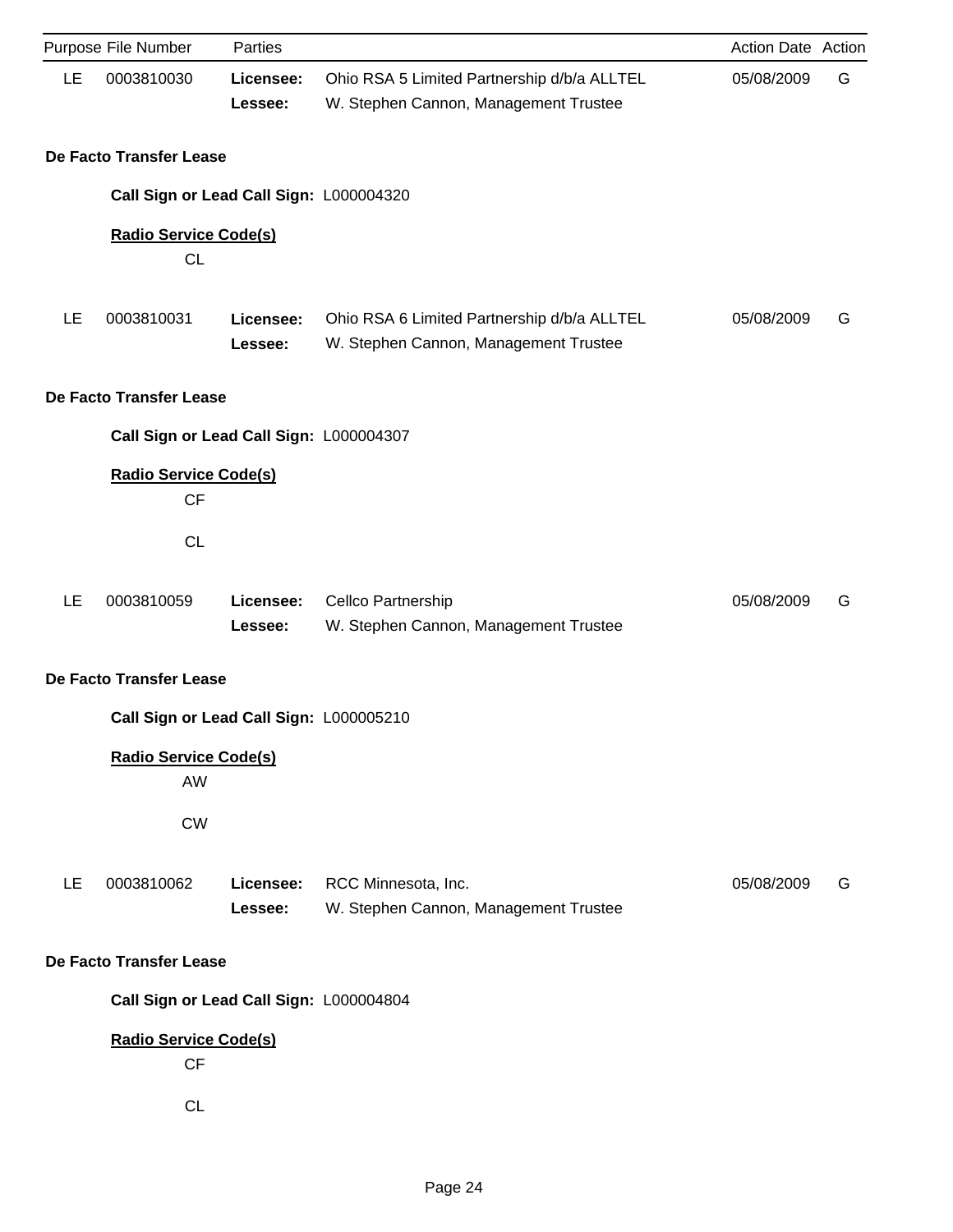| Purpose File Number |                                           | Parties              |                                                                                         | Action Date Action |   |
|---------------------|-------------------------------------------|----------------------|-----------------------------------------------------------------------------------------|--------------------|---|
| LE                  | 0003810036                                | Licensee:<br>Lessee: | WWC Holding Co., Inc.<br>W. Stephen Cannon, Management Trustee                          | 05/08/2009         | G |
|                     | De Facto Transfer Lease                   |                      |                                                                                         |                    |   |
|                     | Call Sign or Lead Call Sign: L000004410   |                      |                                                                                         |                    |   |
|                     | <b>Radio Service Code(s)</b><br><b>CF</b> |                      |                                                                                         |                    |   |
|                     | CL                                        |                      |                                                                                         |                    |   |
|                     | <b>CW</b>                                 |                      |                                                                                         |                    |   |
| LE                  | 0003810037                                | Licensee:<br>Lessee: | WWC License L.L.C.<br>W. Stephen Cannon, Management Trustee                             | 05/08/2009         | G |
|                     | De Facto Transfer Lease                   |                      |                                                                                         |                    |   |
|                     | Call Sign or Lead Call Sign: L000004690   |                      |                                                                                         |                    |   |
|                     | <b>Radio Service Code(s)</b><br><b>CF</b> |                      |                                                                                         |                    |   |
|                     | <b>CL</b>                                 |                      |                                                                                         |                    |   |
|                     | <b>CW</b>                                 |                      |                                                                                         |                    |   |
| LE.                 | 0003810035                                | Licensee:<br>Lessee: | Southern Illinois RSA Partnership d/b/a Alltel<br>W. Stephen Cannon, Management Trustee | 05/08/2009         | G |
|                     | De Facto Transfer Lease                   |                      |                                                                                         |                    |   |
|                     | Call Sign or Lead Call Sign: L000004280   |                      |                                                                                         |                    |   |
|                     | <b>Radio Service Code(s)</b><br>CF        |                      |                                                                                         |                    |   |
|                     | CL                                        |                      |                                                                                         |                    |   |
|                     | CW                                        |                      |                                                                                         |                    |   |
|                     | WZ                                        |                      |                                                                                         |                    |   |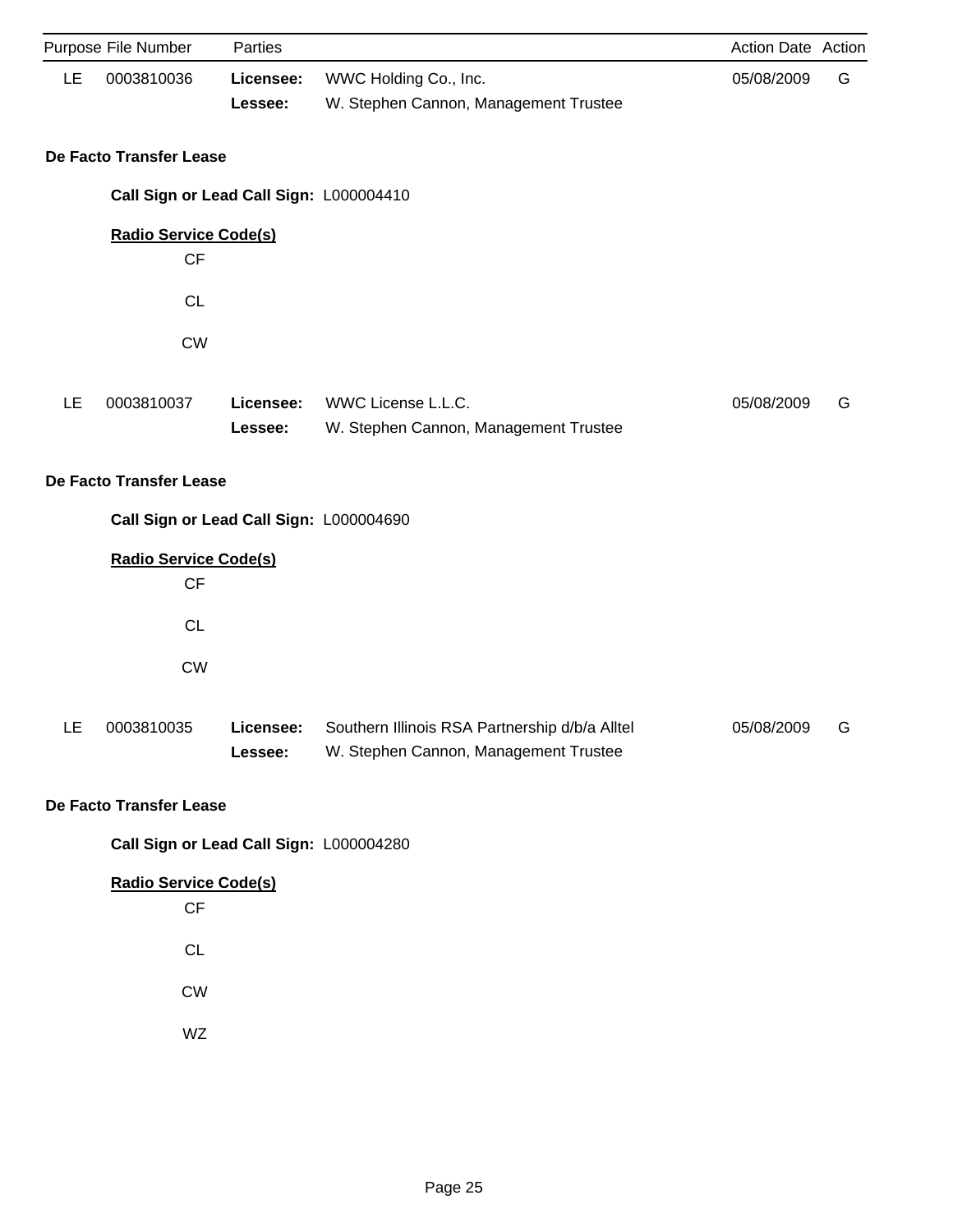#### **Purpose Key:**

- 
- 
- 
- LC Cancel of a Lease/Sublease/Private Commons RE DE Reportable Event Arrangement TC Transfer of Control
- LE Extend the Term of a Lease/Sublease/Private Commons WD Withdrawal Arrangement

#### **Action Key:**

- 
- D Dismissed Q Accepted
- 
- 
- M Consummated M W Withdrawn<br>
Z Application

#### **Radio Service Key:**

- AA Aviation Auxiliary Group
- AB Aural Microwave Booster
- AF Aeronautical and Fixed
- AI Aural Intercity Relay
- AR Aviation Radionavigation
- AS Aural Studio Transmitter Link
- AW AWS, 1710-1755/2110-2155 MHz bands
- BA 1390-1392 MHz Band, Market Area
- BB 1392-1395 and 1432-1435 MHz Bands, Market Area
- BC 1670-1675 MHz Band, Market Area
- BR Broadband Radio Service
- CA Commercial Air-ground Radiotelephone
- CB BETRS
- CD Paging and Radiotelephone
- CE Digital Electronic Message Service
- CF Point to Point Microwave
- CG Air-ground Radiotelephone
- CJ Commercial Aviation Air-Ground Radiotelephone (800 MHz band)
- CL **Cellular**
- CN PCS Narrowband
- CO Offshore Radiotelephone
- CP Part 22 VHF/UHF Paging (excluding 931MHz)
- CR Rural Radiotelephone
- CT Local Television Transmission
- CW PCS Broadband
- CY 1910-1915/1990-1995 MHz Bands, Market Area
- CZ Paging and Radiotelephone, Auctioned
- DV Multichannel Video Distribution AND Data Service
- ED Educational Broadband Service
- GB Business, 806-821/851-866 MHz, Conventional
- GC 929-930 MHz Paging Systems, Auction
- GI Other Indust/Land Transp, 896-901/935-940 MHz, Conv.
- GJ Business and Industrial/Land Transportation (809 - 824 and 8)
- GL 900 MHz Conventional SMR (SMR, Site-Specific)
- GM 800 MHz Conventional SMR (SMR, Site-specific)
- GO Other Indust/Land Transp, 806-821/851-866 MHz, Conv.
- GR SMR, 896-901/935-940 MHz, Conventional
- GS Private Carrier Paging, 929-930 MHz
- GU Business, 896-901/935-940 MHz, Conventional
- GX SMR, 806-821/851-866 MHz, Conventional
- IG Industrial/Business Pool, Conventional
- IK Industrial/Business Pool Commercial, Conventional
- LD Local Multipoint Distribution Service
- LN 902-928 MHz Location Narrowband (Non-Multilateration)
- LP Broadcast Auxiliary Low Power
- Location and Monitoring Service, Multilateration (LMS) LS
- Low Power Wireless Assist Video Devices LV
- LW 902-928 MHz Location Wideband (Grandfathered AVM)
- AA Assignment of Authorization LM Modification of a Lease/Sublease/Private Commons Arrangement
- AM Amendment LN New Lease/Sublease/Private Commons Arrangement
- AR DE Annual Report **LT** Transfer of Control of a Lessee/Sublessee
	-
	-
	-
- C Consented **C** Consented **P** Returned to pending **D** Dismissed **P** Returned to pending
	-
- G Granted **R** Returned
- K Killed T Terminated
	-
	- Application removed from GAP
	- MA Marine Auxiliary Group
	- MC Coastal Group
	- MG Microwave Industrial/Business Pool
	- MK Alaska Group
	- MM Millimeter Wave 70/80/90 GHz Service
	- MR Marine Radiolocation Land
	- MS Multiple Address Service, Auctioned
	- NC Nationwide Commercial 5 Channel, 220 MHz
		- NN 3650-3700 MHz
		- PC Public Coast Stations, Auctioned
		- PE Digital Electronic Message Service Private
		- QA 220-222 MHz Band Auction
		- QD Non-Nationwide Data, 220 MHz
		- QO Non-Nationwide Other, 220 MHz
		- QQ Intelligent Transportation Service (Non-Public Safety)
		- QT Non-Nationwide 5 Channel Trunked, 220 MHz
		- RP Broadcast Auxiliary Remote Pickup
		- RS Land Mobile Radiolocation
		- TB TV Microwave Booster
		- TI TV Intercity Relay
		- TN 39 GHz, Auctioned
		- TP TV Pickup

WS WU

YD

Page 26

\* If the purpose of application is Amendment or Withdrawal and the disposition action indicates that a Dismissal occurred,

there may be a previous version of that application still pending in ULS. You are encouraged to utilize ULS Application Search to research the disposition status of all versions of a particular filing.

WZ WX WY

TS TV Studio Transmitter Link

WR Microwave Radiolocation

Lower 700 MHz Bands

700 MHz Guardband

YG Industrial/Business Pool, Trunked

YS SMR, 896-901/935-940 MHz, Trunked YU Business, 896-901/935-940 MHz,Trunked YX SMR, 806-821/851-866 MHz, Trunked ZV Interactive Video and Data Service

Wireless Communications Service 700 MHz Upper Band (Block C)

YB Business, 806-821/851-866 MHz, Trunked YC SMR, 806-821/851-866 MHz, Trunked, Auctioned SMR, 896-901/935-940 MHz, Auctioned

700 MHz Lower Band (Blocks A, B, E)

YK Industrial/Business Pool - Commercial, Trunked YL 900 MHz Trunked SMR (SMR, Site-Specific) YM 800 MHz Trunked SMR (SMR, Site-specific)

YH SMR, 806-821/851-866 MHz, Auctioned (Rebanded YC license) YI Other Indust/Land Transp. 896-901/935-940 MHz, Trunked YJ Business and Industrial/Land Transportation (809 - 824 and 8)

YO Other Indust/Land Transp. 806-821/851-866 MHz, Trunked

- TT TV Translator Relay
- TZ 24 GHz Service
- WA Microwave Aviation
- WM WP Microwave Marine 700 MHz Upper Band (Block D)